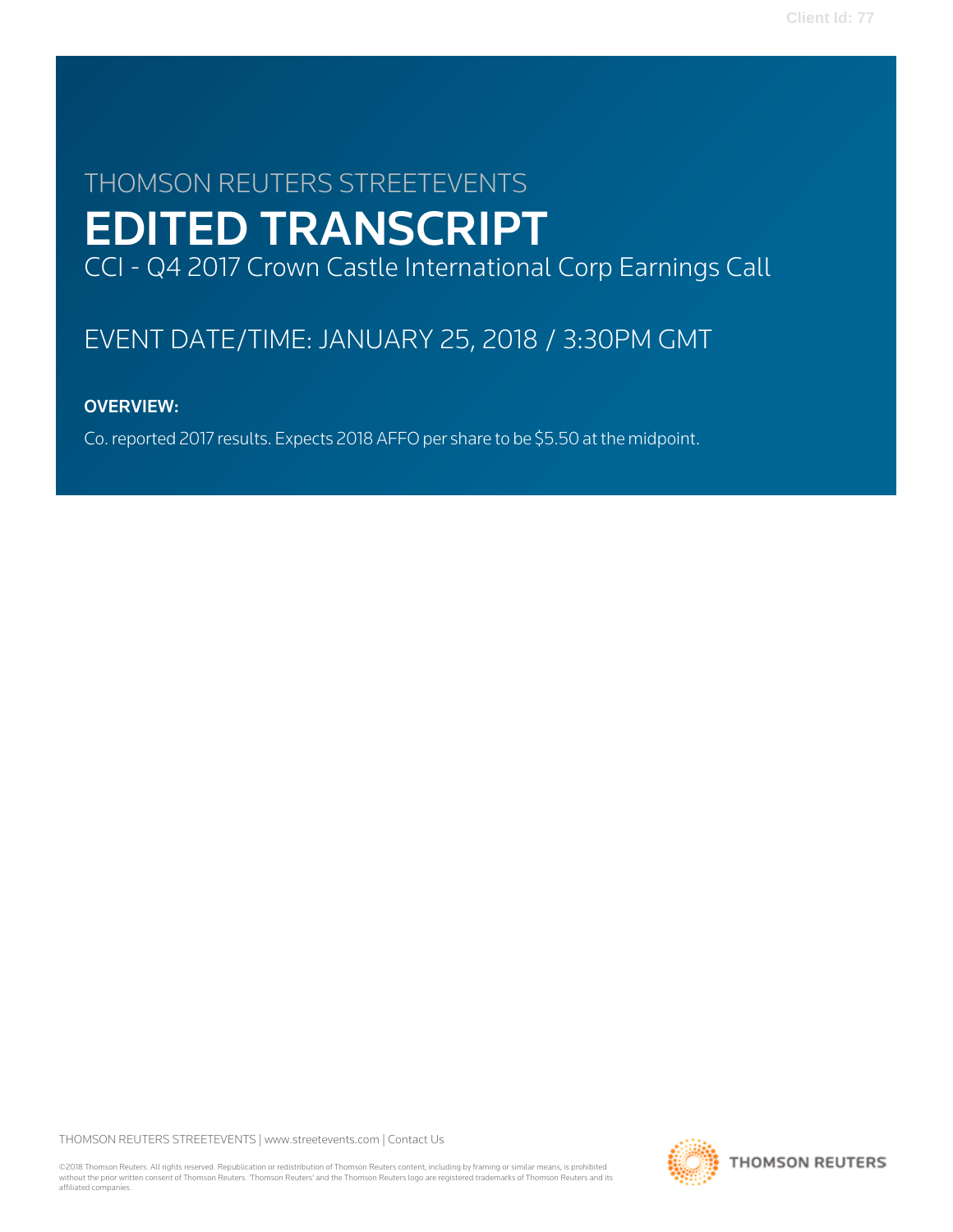# **CORPORATE PARTICIPANTS**

**[Benjamin R. Lowe](#page-1-0)** Crown Castle International Corp. (REIT) - VP of Corporate Finance **[Daniel K. Schlanger](#page-3-0)** Crown Castle International Corp. (REIT) - CFO and SVP **[Jay A. Brown](#page-2-0)** Crown Castle International Corp. (REIT) - CEO, President and Director

# **CONFERENCE CALL PARTICIPANTS**

**[Amir Rozwadowski](#page-13-0)** Barclays PLC, Research Division - Director and Senior Research Analyst **[Batya Levi](#page-17-0)** UBS Investment Bank, Research Division - Executive Director and Research Analyst **[Brandon Lee Nispel](#page-16-0)** KeyBanc Capital Markets Inc., Research Division - Research Analyst **[Brett Feldman](#page-6-0)** Goldman Sachs Group Inc., Research Division - Equity Analyst **[Colby Alexander Synesael](#page-10-0)** Cowen and Company, LLC, Research Division - MD and Senior Research Analyst **[David William Barden](#page-5-0)** BofA Merrill Lynch, Research Division - MD **[Jonathan Atkin](#page-11-0)** RBC Capital Markets, LLC, Research Division - MD and Senior Analyst **[Matthew Niknam](#page-7-0)** Deutsche Bank AG, Research Division - Director **[Michael Rollins](#page-9-0)** Citigroup Inc, Research Division - MD and U.S. Telecoms Analyst **[Nicholas Ralph Del Deo](#page-12-0)** MoffettNathanson LLC - Analyst **[Richard Hamilton Prentiss](#page-7-1)** Raymond James & Associates, Inc., Research Division - Head of Telecommunication Services Equity Research **[Robert Ari Gutman](#page-17-1)** Guggenheim Securities, LLC, Research Division - Senior Analyst **[Simon William Flannery](#page-4-0)** Morgan Stanley, Research Division - MD **[Spencer Harris Kurn](#page-14-0)** New Street Research LLP - Analyst of Towers and Infrastructure **[Timothy Kelly Horan](#page-15-0)** Oppenheimer & Co. Inc., Research Division - MD and Senior Analyst **[Yong Choe](#page-12-1)** JP Morgan Chase & Co, Research Division - VP in Equity Research

# **PRESENTATION**

#### <span id="page-1-0"></span>**Operator**

Good day, everyone, and welcome to the Crown Castle International Fourth Quarter 2017 Earnings Conference Call. Today's conference is being recorded. At this time, I would like to turn the conference over to Ben Lowe. Please go ahead.

#### **Benjamin R. Lowe** - Crown Castle International Corp. (REIT) - VP of Corporate Finance

Thank you, April, and good morning, everyone. Thank you for joining us today as we review our fourth quarter 2017 results. With me on the call this morning are Jay Brown, Crown Castle's Chief Executive Officer; and Dan Schlanger, Crown Castle's Chief Financial Officer. To aid the discussion, we have posted supplemental materials in the Investors section of our website at crowncastle.com, which we will refer to throughout the call this morning.

This conference call will contain forward-looking statements, which are subject to certain risks, uncertainties and assumptions, and actual results may vary materially from those expected. Information about potential factors which could affect our results is available in the press release and the Risk Factors sections of the company's SEC filings. Our statements are made as of today, January 25, 2018, and we assume no obligations to update any forward-looking statements.

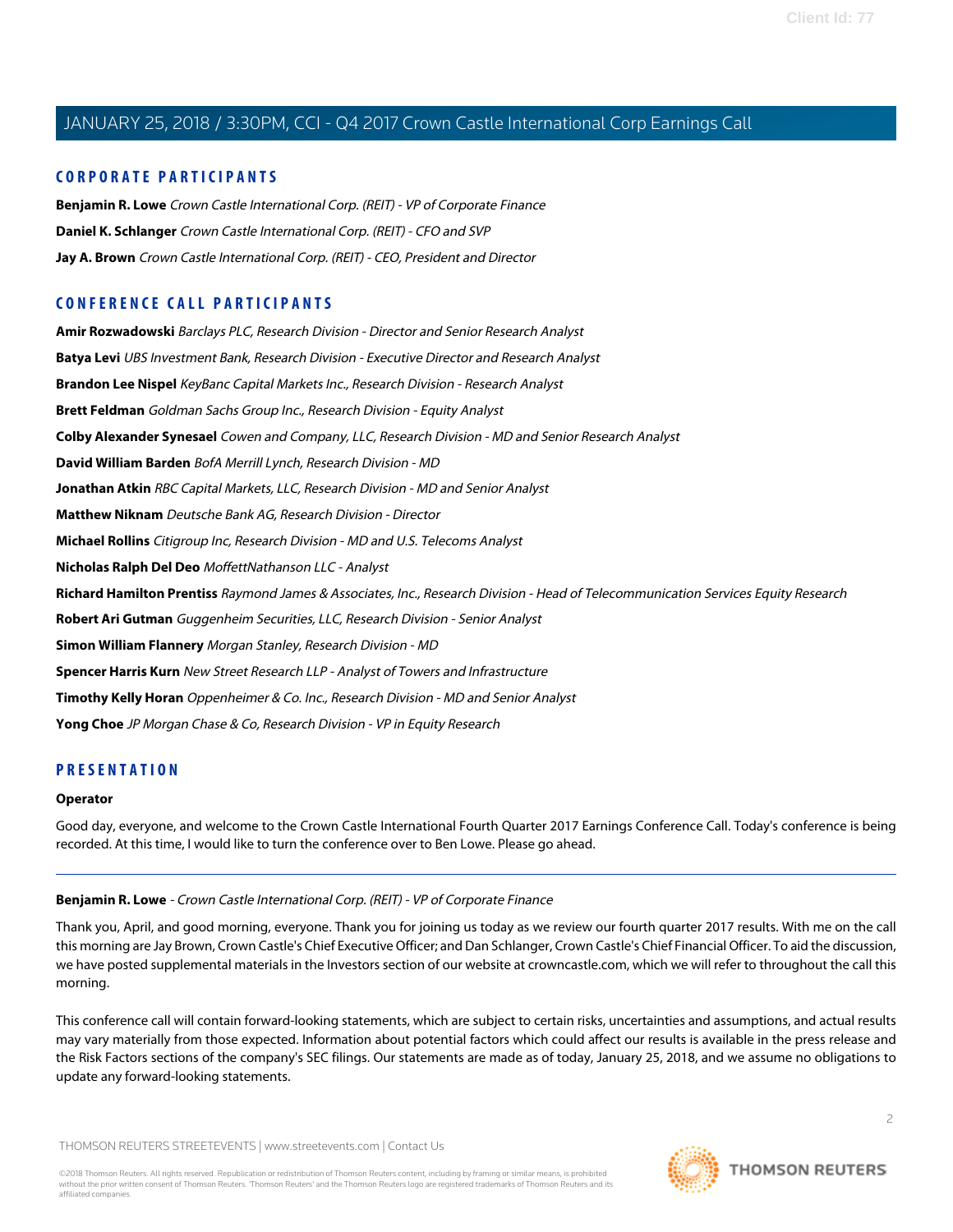In addition, today's call includes discussions of certain non-GAAP financial measures. Tables reconciling these non-GAAP financial measures are available in the supplemental information package in the Investors section of the company's website at crowncastle.com.

With that, let me turn the call over to Jay.

# <span id="page-2-0"></span>**Jay A. Brown** - Crown Castle International Corp. (REIT) - CEO, President and Director

Thanks, Ben, and good morning, everyone. Thanks for joining us on the call. As you saw from our earnings release yesterday afternoon, we finished 2017 on a strong note, delivering another quarter of solid financial results that capped off a terrific year for Crown Castle and its shareholders.

We generated significant growth across our business by leveraging our leading portfolio of assets and focusing on our customers' evolving network needs, with this growth translating to an 8% increase in dividends per share compared to 2016. This growth was at the high end of our long-term annual dividends per share growth target and contributed significantly to the total return of 31% we generated for our shareholders, which compares favorably to the 22% returned by the S&P 500 in 2017.

We generated these returns while investing over \$10 billion to expand our leading portfolio of communications infrastructure assets and financed those investments in a manner that allowed us to reduce our leverage ratios, increase our maturity profile and lower our overall cost of capital. Further, we closed the acquisition of Lightower, the largest in our history, 2 months sooner than expected, and our early view of the operating performance of the business is in line with our expectations.

As we turn the page on a great 2017, we believe the Crown Castle story remains compelling. We have positioned the company to benefit from a digital world, where massive amounts of data traverse networks. Based on this position, we are able to offer investors a unique value proposition of near-term returns consisting of a 4% dividend yield with 7% to 8% targeted annual growth while investing in assets and capabilities that we believe position us to generate growth for decades to come. Our leading portfolio of communications infrastructure assets has significant capacity to support future organic growth as our customers look to access our assets to meet the increasing demand for data.

In 2017, we strengthened our leadership position with the acquisitions of FiberNet, Wilcon and Lightower that operate in top U.S. markets where we see the greatest demand for network investment by our customers. These investments reflect our strong belief that owning fiber is fundamental to delivering small cell solutions to our customers in a period of significantly increasing cell site densification. Our belief is informed by our significant experience building 50,000 small cell nodes, which is why we now own approximately 60,000 route miles of fiber, including in 23 of the top 25 markets in the U.S. We believe these capital allocation decisions will drive significant long-term growth in our dividend per share as we add small cell and fiber solutions customers to these high-capacity metro fiber assets.

Turning to 2018. We increased our outlook for site rental revenues and adjusted EBITDA to reflect 2 long-term customer agreements signed during the quarter. These agreements included contracted new leasing activity and term extensions on existing leases. We continue to see increasing levels of investment activity from our major customers that is resulting in an expected increase in 2018 new leasing activity across towers, small cells and fiber solutions as compared to the new leasing activity we saw in 2017.

As we look beyond 2018, we're excited by the opportunity we see ahead to leverage our unique portfolio of assets to drive long-term growth as our customers make significant investments to keep pace with the rapid growth in data demand.

With mobile data demand expected to double every 2 years, we see this level of network investment across towers and small cells continuing for years to come. Similar to the wireless industry, the expected 20% annual growth in wired data traffic is driving additional demand across our dense metro fiber assets. To meet this demand, our strategy is to provide differentiated fiber solutions that serve high-bandwidth, multi-location customers such as large enterprise, health care providers and educational institutions. This strategy allows us to enhance our competitive position in small cells by increasing the opportunities we serve with the underlying fiber assets, thereby improving the already attractive shared economic model we see in our small cell business.

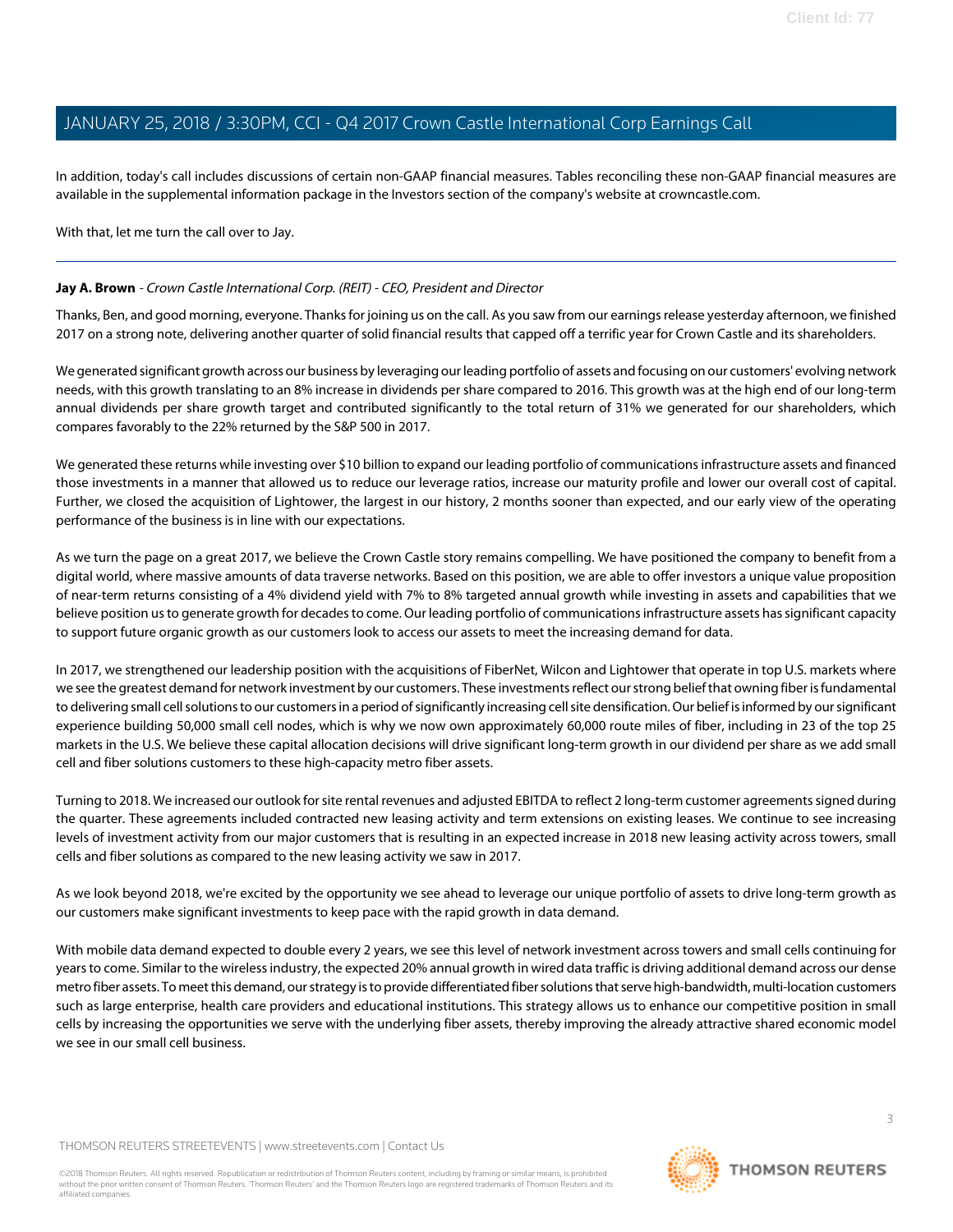Importantly, we have underwritten our fiber investments based on existing applications, and the development of future technologies has the potential to further extend the runway of growth. Emerging technologies, including 5G, autonomous vehicles, augmented or virtual reality and Internet of Things applications, will require mission-critical network infrastructure that provides availability anywhere, at any time, on any device.

Looking out over the next decade, we expect our customers will increasingly rely on a hyper dense network of towers and small cells connected by high-capacity fiber to provide these new services, which require faster speeds and significantly lower latency. With our distributed real estate of more than 40,000 towers, 50,000 small cells on air under contract and approximately 60,000 route miles of high-capacity fiber, we believe Crown Castle is in a unique position to benefit from these trends longer term.

While businesses globally are trying to emulate companies like Uber, who are driving efficiencies by sharing resources, we have shown for 2 decades that the sharing of our infrastructure across multiple parties provides the lowest cost and fastest time-to-market for our customers while delivering compelling financial returns for our company. While we have positioned Crown Castle for the future, we remain focused on consistently delivering value to our shareholders by converting the demand for our assets into growth in dividends. Our ability to consistently generate near-term operating performance and shareholder returns while investing in the future growth of our company is a testament to the quality of our business, assets and people, and we believe it sets us apart.

Our focus on creating value for shareholders has resulted in a 14% compound annual growth in AFFO per share since we adopted that metric in 2007. Over that same period, we have delivered a 13% total annual return, more than doubling that of the S&P 500.

Looking forward, Crown Castle remains a compelling investment opportunity. We are focused on generating attractive near-term returns for our shareholders, consisting of a high-quality dividend that we expect to grow 7% to 8% annually, while investing in assets and capabilities we believe are necessary to convert data demand growth into cash flow growth for decades to come.

<span id="page-3-0"></span>And with that, I'll turn the call over to Dan.

# **Daniel K. Schlanger** - Crown Castle International Corp. (REIT) - CFO and SVP

Thanks, Jay, and good morning, everyone. Our solid fourth quarter results punctuated another very successful year for Crown Castle on several fronts. We increased our dividend per share by 8%, reflecting the underlying growth in our business and our commitment to return capital to shareholders. We further extended our leadership position in the U.S. as a shared infrastructure provider of choice with continued investment in our assets, including the acquisitions of FiberNet, Wilcon and Lightower. And we managed this while proactively improving our balance sheet flexibility, increasing the average maturity on our debt, lowering our average interest rate and reducing our leverage.

Turning first to fourth quarter 2017 results on Slide 4. I want to walk through a few items that should be considered when comparing the results to our prior outlook, including the Lightower acquisition that closed earlier than expected on November 1 and was not included in that outlook. When compared to prior outlook, Lightower contributed approximately \$140 million, \$83 million and \$79 million to site rental revenues, adjusted EBITDA and AFFO, respectively. Backing out the incremental contribution from Lightower, fourth quarter site rental revenues would have been \$910 million, adjusted EBITDA would have been \$624 million, and AFFO would have been \$433 million. Additionally, site rental revenues and adjusted EBITDA benefited from approximately \$5 million of straight-line impacts associated with the customer agreements that Jay mentioned earlier. And finally, adjusted EBITDA and AFFO were impacted by approximately \$10 million of costs associated with additional accruals for annual bonuses relating to our 2017 outperformance as well as some severance-related expenses that were not included in our prior outlook.

When considering the impact of these items, fourth quarter and full year 2017 results were within the ranges provided in our prior outlook for site rental revenues, adjusted EBITDA and AFFO. For the full year 2017, site rental revenues increased approximately 13% or \$436 million as compared to full year 2016, including approximately 5% growth in organic contribution to site rental revenues.

Moving on to investment activities during the year. We invested approximately \$9 billion in acquisitions and approximately \$1.2 billion in capital expenditures, inclusive of approximately \$85 million of sustaining capital expenditures.

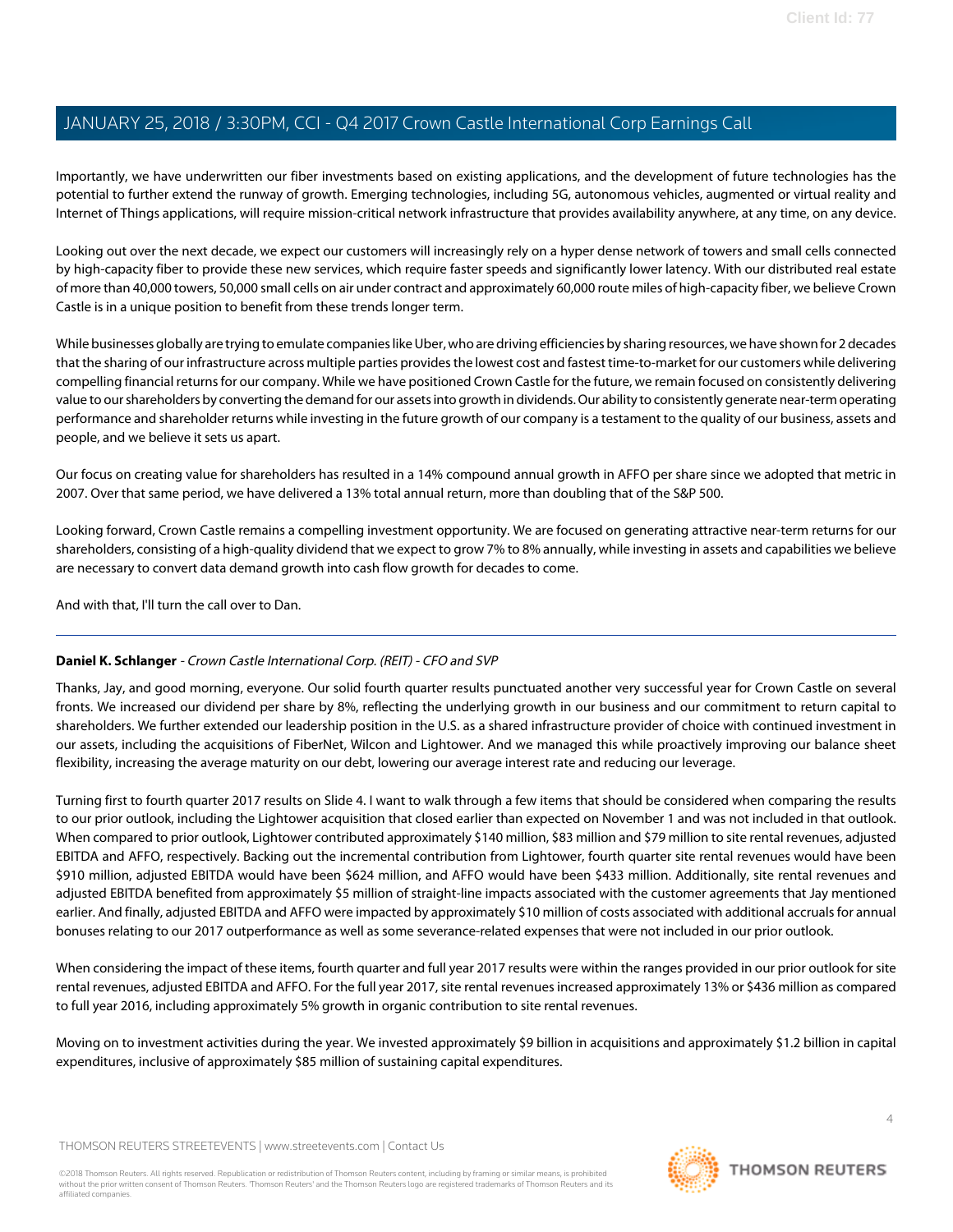From a balance sheet perspective, we continue to improve our financial flexibility while focusing on maintaining our investment-grade credit profile. We ended the year at approximately 5.3x leverage pro forma for a full quarter's contribution from Lightower, which is down nearly 0.5 turn in the past 6 months.

We also continue to proactively extend maturities while reducing our borrowing costs. Following our successful bond offering earlier this month, the weighted average term remaining on our debt is approximately 6.5 years, with an average interest cost of under 4%. Additionally, we have approximately \$3 billion of available borrowing capacity under our revolving credit facility.

Turning now to Slide 5. We increased our outlook for site rental revenues and adjusted EBITDA by approximately \$36 million due to the straight-line revenues associated with the customer agreements that Jay referenced earlier.

Turning to Slide 6. We expect between \$910 million and \$955 million of growth in site rental revenues from 2017 to 2018. As you can see on the slide, when compared to the prior outlook, there are no changes to either the organic contribution to site rental revenues or the contribution to growth from acquisitions in 2018. Looking at the far-right side, the expected growth in site rental revenues is approximately \$30 million higher when compared to the prior outlook, which is related to the higher straight-line revenues I just discussed.

Turning now to Slide 7. You can see the 2018 outlook for AFFO growth remains unchanged at \$360 million to \$400 million. As a result, the 2018 outlook for AFFO per share at the midpoint is also unchanged at \$5.50, representing approximately 10% growth when compared to 2017 AFFO per share after adjusting for the impact of Lightower and related financing transactions.

To wrap up, 2017 was a very successful year for Crown Castle, and we remain excited about the opportunity to generate significant growth in cash flows across our asset portfolio and deliver on our 7% to 8% annual growth target in dividends per share.

With that, April, I'd like to open the call to questions.

# **QUESTIONS AND ANSWERS**

#### <span id="page-4-0"></span>**Operator**

(Operator Instructions) And we'll first hear from Simon Flannery of Morgan Stanley.

#### **Simon William Flannery** - Morgan Stanley, Research Division - MD

I wonder if you could sort of characterize the level of activity around applications. Obviously, you haven't got the leases signed to put, say, FirstNet into your guidance yet, but how are the application volumes generally compared to, say, this time last year? And then if there's any KPIs or anything you could share with us on the small cell and fiber business to get a better look under the hood there, appreciate that.

#### **Jay A. Brown** - Crown Castle International Corp. (REIT) - CEO, President and Director

Sure, Simon. We mentioned this, I believe, last quarter as well and continuing to see this play itself out. As we look at the activity around towers, small cells and fiber solutions, the activity that we would expect in full year 2018 is greater than what we experienced during full year 2017. And they're early days. I mean, we're just now a couple of weeks into January, and our experience so far has been consistent with that expectation as we came into this year. So we've seen increase in activity across all 3 areas.

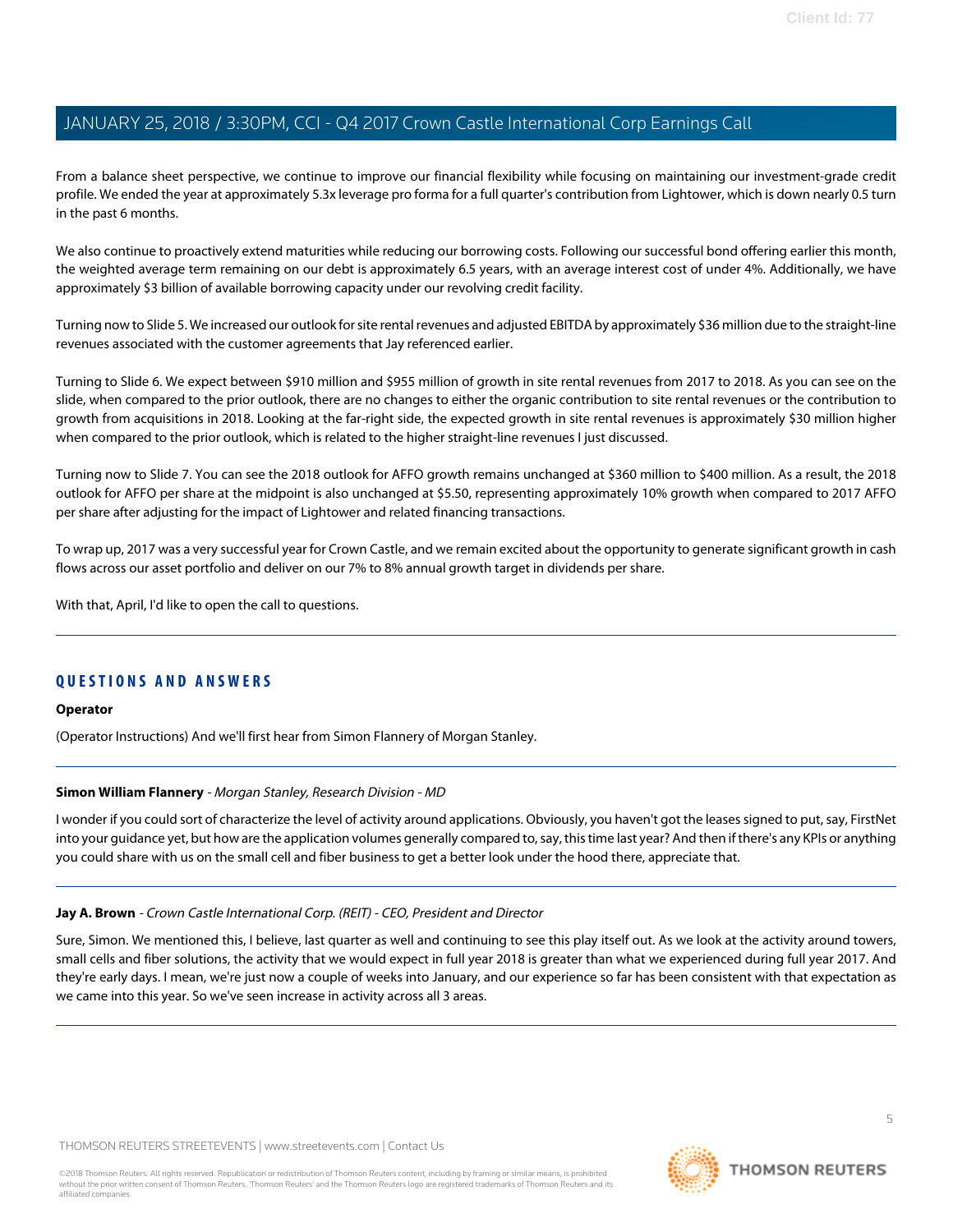#### **Simon William Flannery** - Morgan Stanley, Research Division - MD

Okay. And anything you can do -- give us in terms of, say, the lease-up on the fiber on the small cell side per node, et cetera? I know you've given some of that color in the past.

## **Jay A. Brown** - Crown Castle International Corp. (REIT) - CEO, President and Director

Now what we've seen in terms of leasing the fiber for small cells continues to be at a pace of about twice what our historical experience has been for towers. So as we were previously adding, and have for a long period of time, in the neighborhood of about 1 tenant per tower over a 10-year period of time on the tower side, we're going at about twice that pace as we've seen lease-up on small cells. So directionally, we're continuing to see the sharing of the asset and the resulting economics pace -- at a pace faster than what we've historically seen on the towers side.

# **Daniel K. Schlanger** - Crown Castle International Corp. (REIT) - CFO and SVP

And the only other thing I'd add on that, Simon, is that our pipeline for small cell nodes does continue to creep up a little bit even as we are delivering certain nodes within a quarter or period. So we're still seeing good activity across the board.

#### **Operator**

<span id="page-5-0"></span>Next, we'll hear from David Barden of Bank of America.

# **David William Barden** - BofA Merrill Lynch, Research Division - MD

I guess the first one is just on the long-term contract extensions and the new business that got done in the fourth quarter. I guess some industry chatter out there suggests that maybe the terms and conditions are changing around that, specifically around escalators. I was wondering if you could kind of just address kind of what the contract kind of terms and conditions look like relative to history. And then second, I guess, Dan or Jay, last quarter, when you were talking about the guide-up of, I think, about \$190 million to \$220 million, you broke it down into towers, fiber and small cells. I think towers was \$110 million, and fiber and small cells were roughly half each of the balance. Could you kind of revisit that? Is that still the same? And then could you kind of talk about the churn and how each of those 3 buckets are contributing to the churn numbers that we're looking at here in the guide for 2018?

# **Jay A. Brown** - Crown Castle International Corp. (REIT) - CEO, President and Director

Thanks, Dave. On your first question, we're not going to get into the specifics of what we did around these agreements for obvious reasons. On the wireless side, there's obviously 4 customers. So we're going to maintain sort of our historical practice of not commenting directly. But I think directly in answer to a part of your question, though, that as we extended the terms, the escalations remained the same. So broadly, in the pricing environment that we have seen, and we've talked about this, I think, over the last several quarters, the pricing environment, whether it's for new leases, amendments to leases or the underlying base escalator on those contracts, we've not seen any change in the pricing environment. And I think that's reflected in the leasing activity and the growth in revenues that we've been showing on an organic basis.

# **Daniel K. Schlanger** - Crown Castle International Corp. (REIT) - CFO and SVP

So to get at the second part of your question there, David, the breakdown of our new leasing activity between towers, small cells and fiber solutions hasn't changed any. It's still \$110 million at towers, \$55 million at small cells and \$45 million at fiber solutions. So we still see, like I said before, really good activity across the board, and I think that it's going to continue to translate into new leasing activity, as we did in our prior outlook. In regard to churn, we're about 1% to 2% on the towers side, and we think that that's a pretty good long-term view of what the churn is and pretty good for

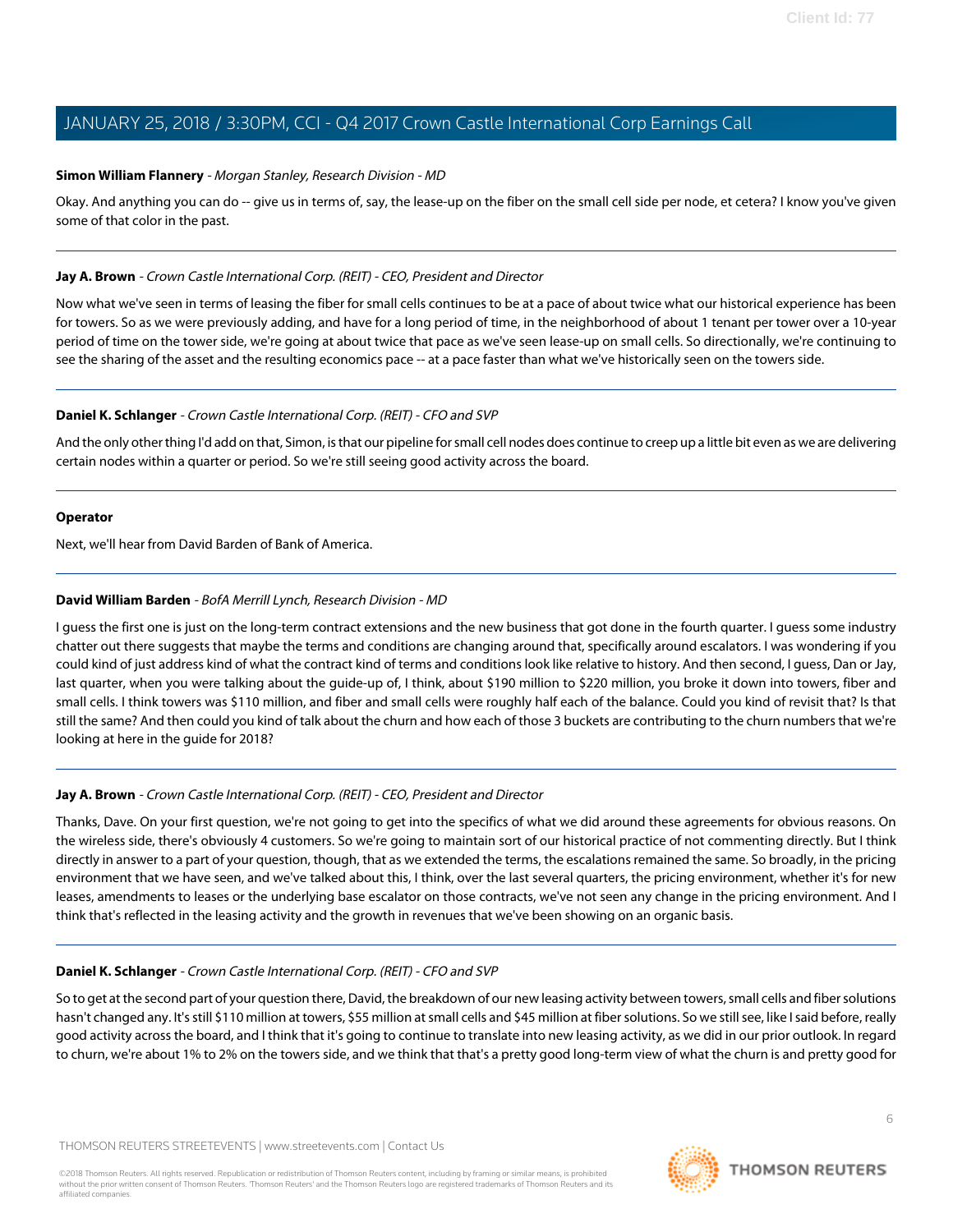what it would be in 2018. On small cells, it's in the same ballpark, 1% to 2%. And then on the fiber solutions business, it's in the upper single digits on a per-year basis as a percentage of revenues. And that really hasn't changed much either in our expectation for our outlook or longer term.

#### **David William Barden** - BofA Merrill Lynch, Research Division - MD

Okay, great. And just one follow-up on that, Dan. I noticed you guys took out the disclosure in the supplemental regarding the churn related to the Clearwire, Leap and PCS. Can we still look back at last quarter's disclosures? And kind of is that still the same? Or is that -- been any major changes in that?

# **Daniel K. Schlanger** - Crown Castle International Corp. (REIT) - CFO and SVP

There haven't been any really major changes. The reason we did that is that was to try to get some insight into a multiyear period of increased churn due to acquired networks. And where we are now, where the tower churn is back in the 1% or 2% range, we don't think it adds a lot of benefit to say where -- what it is. We think that 1% to 2% range is good for a longer-term basis, so no real reason to continue to break out specific acquired network, but there's no change either from what we've disclosed last time.

#### **Operator**

<span id="page-6-0"></span>Next, we'll hear from Brett Feldman of Goldman Sachs.

# **Brett Feldman** - Goldman Sachs Group Inc., Research Division - Equity Analyst

It's obviously good to hear that the funnel of small cell nodes continues to grow. During this earnings season, we've heard from one of your large customers who's doing a lot of fiber, and they've indicated they're increasingly less interested in using leased fiber solutions because they're looking to deploy fiber that has multiple use cases for themselves. And so they feel like doing it themselves is a better option. Could you maybe talk a bit about how your customers are using your fiber, why you feel confident that you have assets in the right places? And are you actually finding that some of your tenants are, indeed, using your fiber for more than one reason? Or is this still very much targeted towards small cell solutions?

# **Jay A. Brown** - Crown Castle International Corp. (REIT) - CEO, President and Director

Sure, Brett. I would say across all 4 of the operators, we're seeing them use the asset in multiple different ways, so not just for small cells but, as we've talked about, some of the other offerings that we have on the fiber solutions side. Those are products that they're interested in and are using in various ways. To the question of the addressable market, which I think really goes to the heart of your question, we certainly don't anticipate or expect that as the usage continues to grow and site densification continues and the use of small cells becomes increasingly important to some of the comments that I made in my prepared remarks, the carriers are going to self-perform some portion of the need for small cells. We believe the addressable market here for small cells and the pie, so to speak, is expanding rapidly and is going to continue to expand. We're going to own fiber in places where we think there's economic returns of sharing it across multiple parties. Our experience to date has shown that the carriers want to share it because it is their lowest cost and fastest time-to-market. And on top of that, we're going to see carriers, I think, invest and self-perform, and we'll probably have other infrastructure providers come into the market and provide solutions in places where we don't. So I take -- and I don't believe it's just one carrier who's saying this. Multiple carriers in the market talking about how big the opportunity here is for small cells, and the need for fiber is core to that. So I think you're going to continue to see others beyond just us invest in fiber and then use that fiber for things like small cells.

#### **Operator**

Matthew Niknam of Deutsche Bank.

THOMSON REUTERS STREETEVENTS | [www.streetevents.com](http://www.streetevents.com) | [Contact Us](http://www010.streetevents.com/contact.asp)

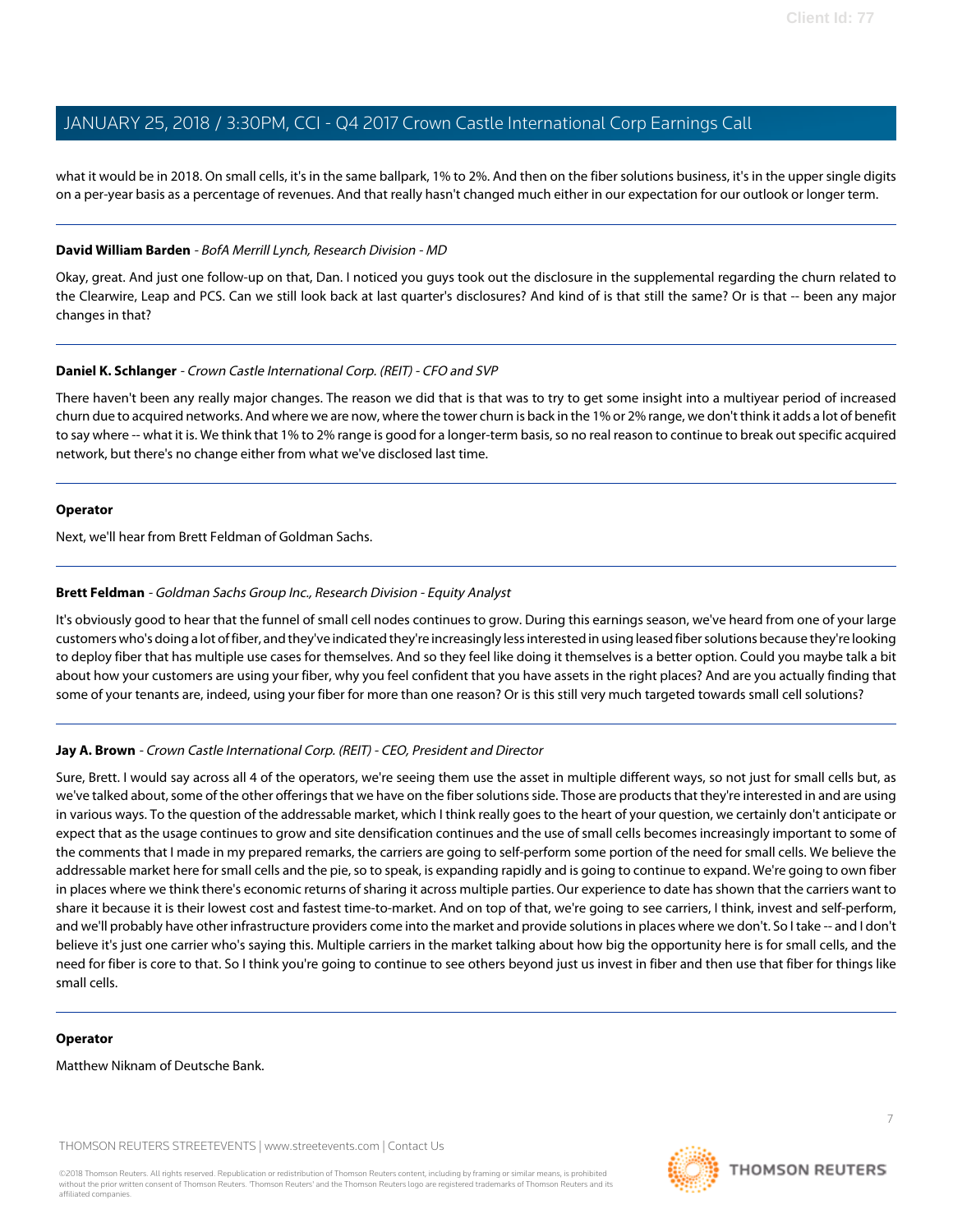# <span id="page-7-0"></span>**Matthew Niknam** - Deutsche Bank AG, Research Division - Director

Just 2, if I could. First, on FirstNet, I think one of your peers has actually talked about starting to see applications for FirstNet activity. You mentioned in last night's release your guide is unchanged. If you could just maybe give us some high-level comments or update on how you think FirstNet could impact your business in '18. And then secondly, on tax reform, just wondering if you've seen any change in plans or tone from customers, whether it's wireless customers or enterprise customers, on the fiber side in light of corporate tax reform late last year.

# **Jay A. Brown** - Crown Castle International Corp. (REIT) - CEO, President and Director

On the first question, we obviously noted in the press release and mentioned in our remarks that we did not include impact of FirstNet into our outlook for 2018. I'll pass on commenting on what I think the potential impacts could be. We obviously believe that FirstNet will ultimately be deployed, and we believe that will be positively impacting our growth characteristics once it does turn. And if we have visibility and update to that, we'll certainly let you know when we know. On the second question, I don't know how to tie it directly to tax reform. I think to the comments that we've made, we're certainly expecting across towers, small cells and fiber solutions that we're going to see increased investments. And that's what's driving the increase in our expected leasing activity across all 3 of those areas, but we need to -- you'd need to probably talk to our customers about what's driving that. I don't know whether it's tied directly to the tax reform or, more broadly, some of the secular trends that we've talked about with increasing usage by the consumer, which is driving the need for network investment.

# **Operator**

<span id="page-7-1"></span>Ric Prentiss of Raymond James has our next question.

# **Richard Hamilton Prentiss** - Raymond James & Associates, Inc., Research Division - Head of Telecommunication Services Equity Research

A couple of questions. I think a follow-up on David's. You mentioned the breakdown of the new leasing activity between tower, fiber, small cells. Can you help us understand the escalator -- and you did that with churn as well. Can you help us understand maybe the different dynamics of escalators on those 3 segments?

# **Daniel K. Schlanger** - Crown Castle International Corp. (REIT) - CFO and SVP

Sure. I can do that. All right. On the towers side, the escalator is still in the 3% range generally is what we're looking at. On small cells, it's generally about half of that on a per-year basis. And on the fiber solutions business, there really isn't any escalator at all.

#### **Richard Hamilton Prentiss** - Raymond James & Associates, Inc., Research Division - Head of Telecommunication Services Equity Research

Okay. And then with Lightower closing earlier, nice to see the deal done, that means, I would expect, in November, December of 2018, any activity will move into the new leasing activity. So just wondering, should we be expecting a change? Because that was unchanged, I think, from initial guidance to new guidance. Should we think that there could be a movement to the higher end of the leasing activity and maybe the higher end of churn now that Lightower will have 2 months out of the newbuild acquisition category?

#### **Jay A. Brown** - Crown Castle International Corp. (REIT) - CEO, President and Director

Yes, Ric. Our attempt was -- given the change in timing and the movement that that had on the numbers, we were trying to keep things simple. So I think our plan, and as we go through the course of the year, maybe we'll rethink this, but our current plan was for calendar year 2018 to just leave the disclosure and the plan the same. So for all of '18, we leave new leasing from Lightower in the acquired bucket. And then as we roll into

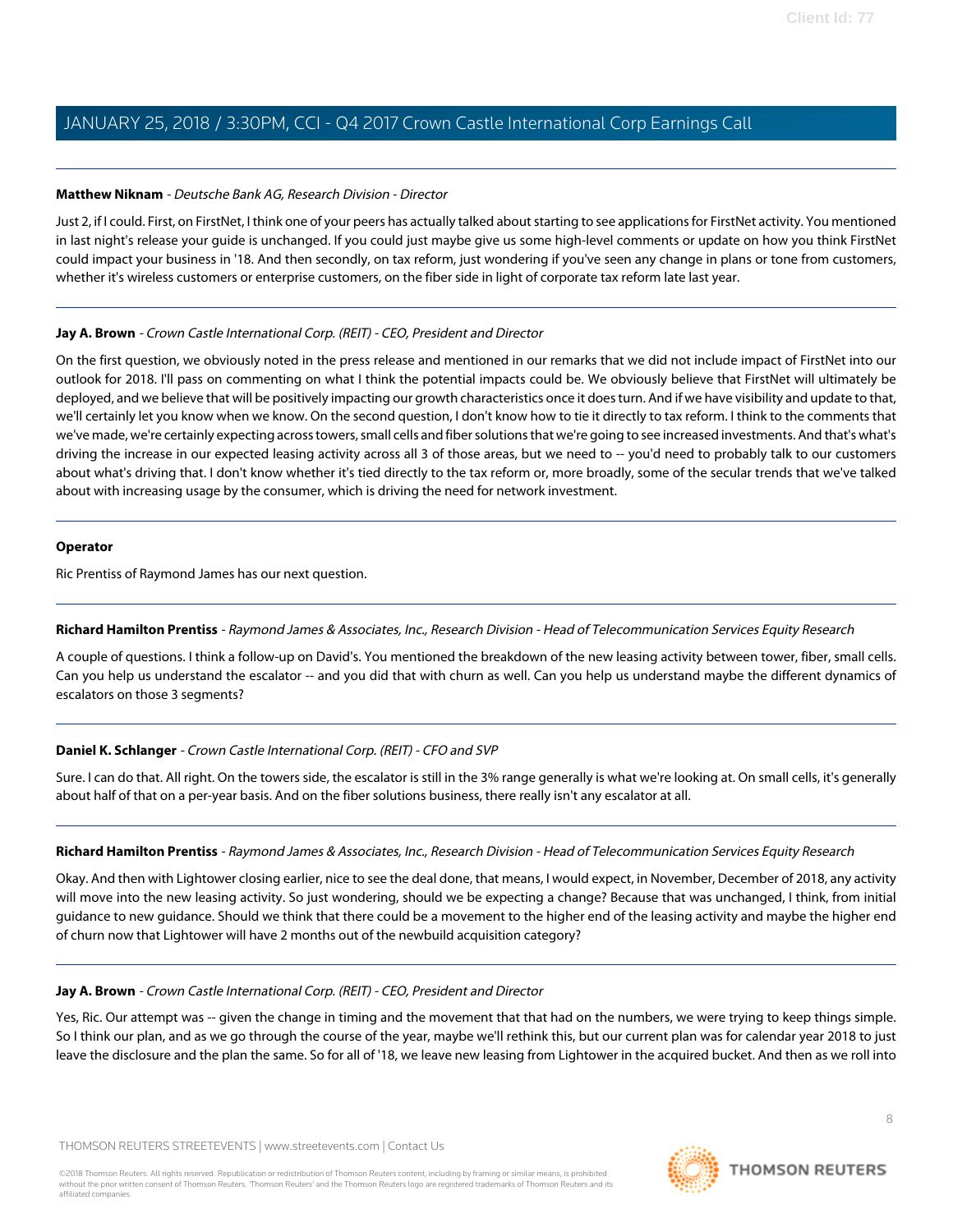2019, that would move from acquisitions over to the new leasing activity. That was our current plan. We thought that was a little more streamlined and simple in terms of understanding, so we didn't have too many moving pieces.

**Richard Hamilton Prentiss** - Raymond James & Associates, Inc., Research Division - Head of Telecommunication Services Equity Research

That makes sense. I think when you provided initial Lightower guidance, you said here's what you thought calendar '18 would be anyway, right?

**Jay A. Brown** - Crown Castle International Corp. (REIT) - CEO, President and Director

Correct. That's correct.

#### **Richard Hamilton Prentiss** - Raymond James & Associates, Inc., Research Division - Head of Telecommunication Services Equity Research

Okay. All right. And then one other question. I appreciate the sensitivity on the long-term contracts. Not to get into was it escalators or pricing, but clearly, the carrier wants to get something out of it. You guys want to get something out of it. So should we expect that one of your asks would have been long-term contracts, help us mitigate any longer-term churn? And was that done thinking about potential for M&A down the road or potential overbuilding? Just trying to think of -- obviously, 2 parties came to the table. Both sides wanted to make sure the economics work. Kind of help us understand what, on your side, you wanted to make sure you achieved out of that.

# **Jay A. Brown** - Crown Castle International Corp. (REIT) - CEO, President and Director

I think probably fundamental to the conversation is our belief that when you look at the macro tower sites, as we have seen for several decades, those macro tower sites don't move. So we obviously value long-term extensions, which are reflected in the results as we push the escalator out over longer periods of time and has the uplift to site rental revenues associated with that straight-line impact. But we certainly don't believe, over the long term, that the carriers are going to move macro tower sites. So we would assume, in due course, leases on macro tower sites get extended, and that would not be a big driver in terms of our thinking of value that's traded there. That value is going to enure to the asset over a long period of time regardless of when ultimately you roll into the next term renewal. Around leasing activity, we just value what is going to go on the site and what's the price of that space that's being used and type of equipment that's going to be put on the tower, and then run that out in order to figure out how to price any given contract. And we've talked about this over a long period of time. Whether it's committed or not committed, the value of doing some of these is that it gives some certainty and some line of sight to the carriers and reduces some paperwork, which, in turn, creates a little bit more speed for them. And so we found this to be valuable at points in time given the right set of circumstances and, in this case, the same thing. But I'll go back to the point I'd said earlier. We carried forward the base escalators and haven't seen anything changing in the broader pricing environment around the way we're pricing new leases, amendments or escalations in the contracts.

**Richard Hamilton Prentiss** - Raymond James & Associates, Inc., Research Division - Head of Telecommunication Services Equity Research

And the moat, if you will, of the tower is still holding as well as far as protected good asset, not worried about the overbuilding.

#### **Jay A. Brown** - Crown Castle International Corp. (REIT) - CEO, President and Director

Not at all. The barriers to entry in this business are extremely high. And once the investment has been embedded into an individual site, it is -- it becomes a part of a designed network. And we see that very stable and have seen it over multiple renewals across multiple carriers for a long period of time.

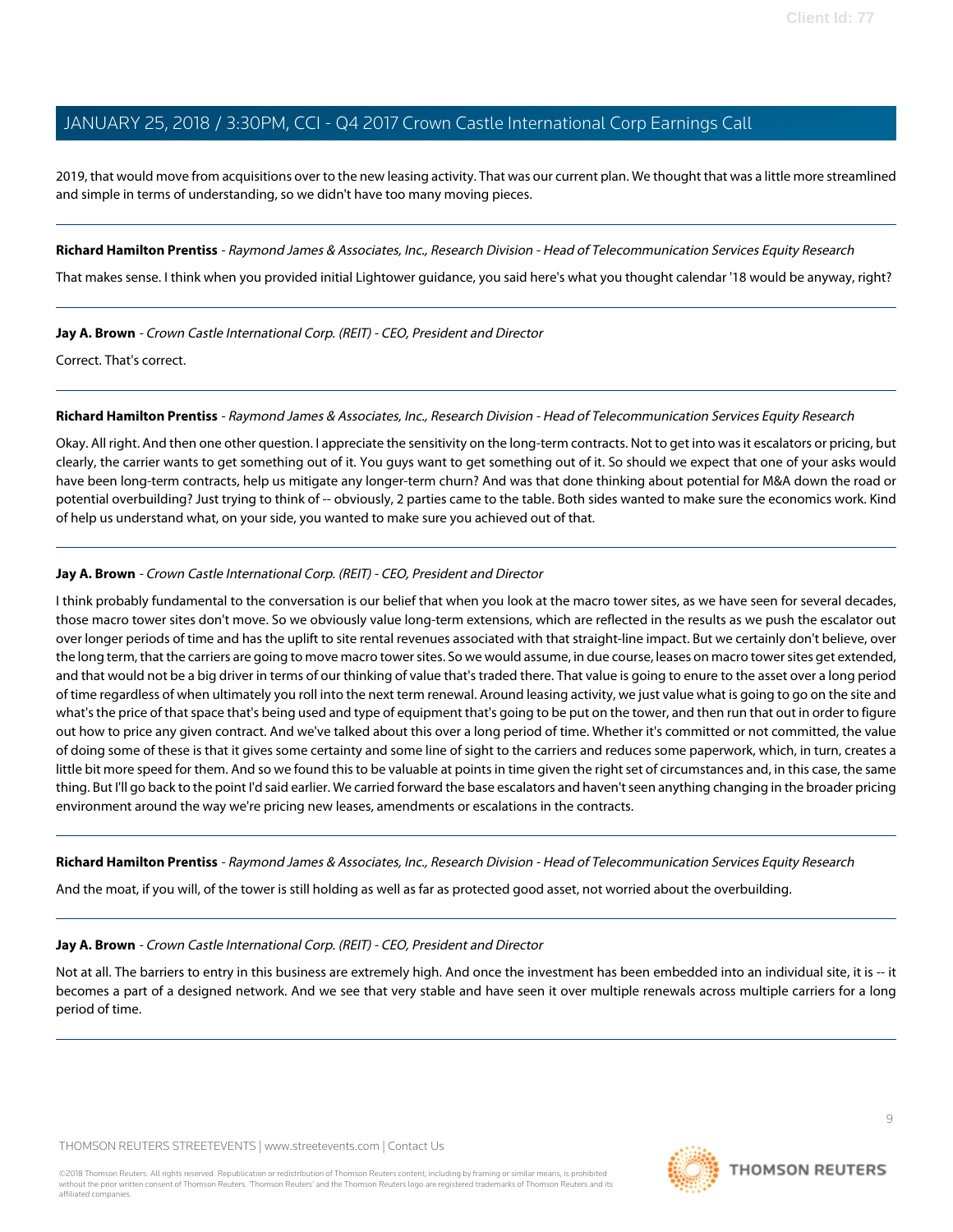#### **Operator**

Next, we'll hear from Michael Rollins of Citi Investment Research.

#### <span id="page-9-0"></span>**Michael Rollins** - Citigroup Inc, Research Division - MD and U.S. Telecoms Analyst

Could you talk a bit about what the specific tower organic site leasing growth rate was for the fourth quarter and maybe put that into perspective with where you see the industry right now?

# **Daniel K. Schlanger** - Crown Castle International Corp. (REIT) - CFO and SVP

The fourth quarter was around 5% on the tower side, and I think it's in line generally with what the industry is doing. I think we're seeing our fair share of the activity given our portfolio of 40,000 assets across the U.S. And we think that that's going to continue for the next -- into 2018 and then beyond because, as Jay was mentioning, our carrier customers are investing to try to keep pace with the demand that's coming. We think our assets are extremely well positioned to benefit from that. And I think that is also reflected in these agreements that we were just talking about a second ago, is that all of those characteristics of our business come out with our customers continuing to renew with us at the terms that we've seen and at the activity levels that are increasing as we're seeing this growth in demand.

# **Michael Rollins** - Citigroup Inc, Research Division - MD and U.S. Telecoms Analyst

And what's the -- in your minds, if you look at the growth of your small cell and fiber business, what's the biggest constraint for that to grow faster? Is it just getting the booking? Is it just the time and labor to get small cells built? Is it capital? If you had to kind of rank order where you see things that may hold back growth in that business relative to sort of the broader commentary on small cells and fiber.

#### **Jay A. Brown** - Crown Castle International Corp. (REIT) - CEO, President and Director

Well, it feels like the growth is running pretty fast at the moment, so it doesn't feel constrained. And I think that's reflected in kind of the numbers that we're talking about in terms of the growth that we're seeing with small cells and fiber. I would tell you, really big picture, if you go up 40,000 feet, we have a combination of 2 things that are happening around our fiber plant currently. There's a mix of the leasing that's going on that's related to adding additional, whether it's fiber solutions or small cells, to the assets that we've owned for a period of time and have built. And then there's activity that's driving revenue related to building new fiber plant. To the extent that we get orders from customers to go into markets that we don't have existing fiber or there's not existing fiber in that market for us to utilize, then we go down the path of constructing new networks there. And as we talked about, that build cycle for us is about a 2-year build cycle from start to finish. So to some of the point that Dan was making earlier around us continuing to see the pipeline for new small cells continuing to build, some of those are going on fiber that's existing for which we can expeditiously get those tenants on the fiber. And then some of this is we're continuing to expand our footprint, and that's a 2-year cycle. So we're continuing -- to the points that I made in my comments earlier, we're continuing to expand what is the future opportunity as we're building additional assets. And by far, if you're really at a high-level, talk about what's the biggest constraint to growth, it's the time it takes to own enough assets, but then you benefit from step 2, which is going back and adding additional leases to that existing footprint. And then at that point, you'll start to see the benefit of the returns as the assets age and we're able to incrementally add revenues to that existing plant.

#### **Operator**

Colby Synesael of Cowen.

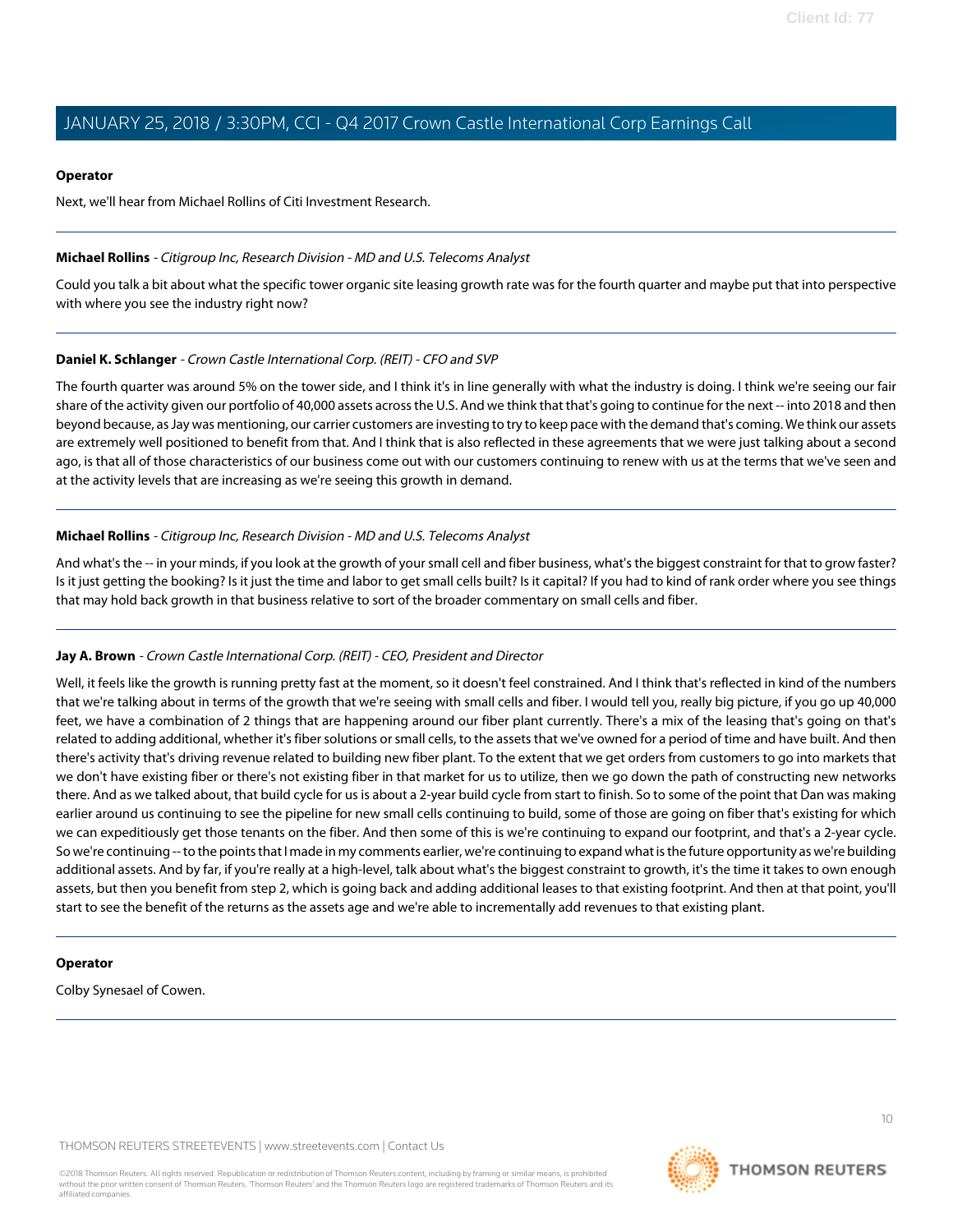## <span id="page-10-0"></span>**Colby Alexander Synesael** - Cowen and Company, LLC, Research Division - MD and Senior Research Analyst

Regarding the 2 long-term agreements that you signed in the quarter, I was curious if those included the opportunity for those 2 companies to add additional cell sites on Crown towers where they may not currently reside. And therefore, is that already reflected in, I guess, the step-up we saw in GAAP rent? Or is it included, at least, in your new leasing activity guidance? And then secondly, when I look at the Lightower revenues in the fourth quarter, if you just kind of try to assume a full quarter benefit, call it, about \$210 million of revenue or \$840 million on an annualized basis versus your guidance of \$850 million to \$870 million for 2018, it seems like if you're going to be growing at high-single digits, which is what you've stated that business should be doing, that your \$850 million to \$870 million guidance is actually pretty conservative. And I'm just trying to make sure I'm looking at the numbers correctly.

# **Jay A. Brown** - Crown Castle International Corp. (REIT) - CEO, President and Director

Colby, on your first comment, again, we're hesitant to get into any specifics around the lease agreements that we sign with our customers for lots of reasons. So I'm probably going to beg off to...

#### **Colby Alexander Synesael** - Cowen and Company, LLC, Research Division - MD and Senior Research Analyst

Can I ask you differently then? Because...

# **Jay A. Brown** - Crown Castle International Corp. (REIT) - CEO, President and Director

Yes, go ahead.

# **Colby Alexander Synesael** - Cowen and Company, LLC, Research Division - MD and Senior Research Analyst

Do you typically, when you sign a holistic agreement, assume in that additional cell sites? Or is it typically just focused on amendments of current cell sites?

# **Jay A. Brown** - Crown Castle International Corp. (REIT) - CEO, President and Director

I think what I would describe it as, generally, when we're talking to the customers, they're focused on trying to understand what the cost of a certain activity is, and then we're trying to give them the clarity of that, and then they're trying to go for speed. In most cases, the clarity and the speed element of why they would be interested in doing that would relate to locations where they already are because they have more of a sense of where their network is and what needs to happen to that network. So again, I don't want to speak specifically to the circumstances of these, but generically, I would tell you it's more likely to be related to amendment activities than it would be new leases. But if a customer wanted to come to us and commit to certain levels of new leasing activity, we'd certainly be open to talking to them about that conversation. So again, I don't want to get into specifics about what we did or didn't do, but we'd be open to both. With regards to Lightower, I think you've done the math correctly, or you've repeated the numbers that we've given accurately. So we'll see how the year plays out and then update based on our performance and what our outlook is for future periods.

#### **Operator**

Next, we'll hear from Jonathan Atkin of RBC.

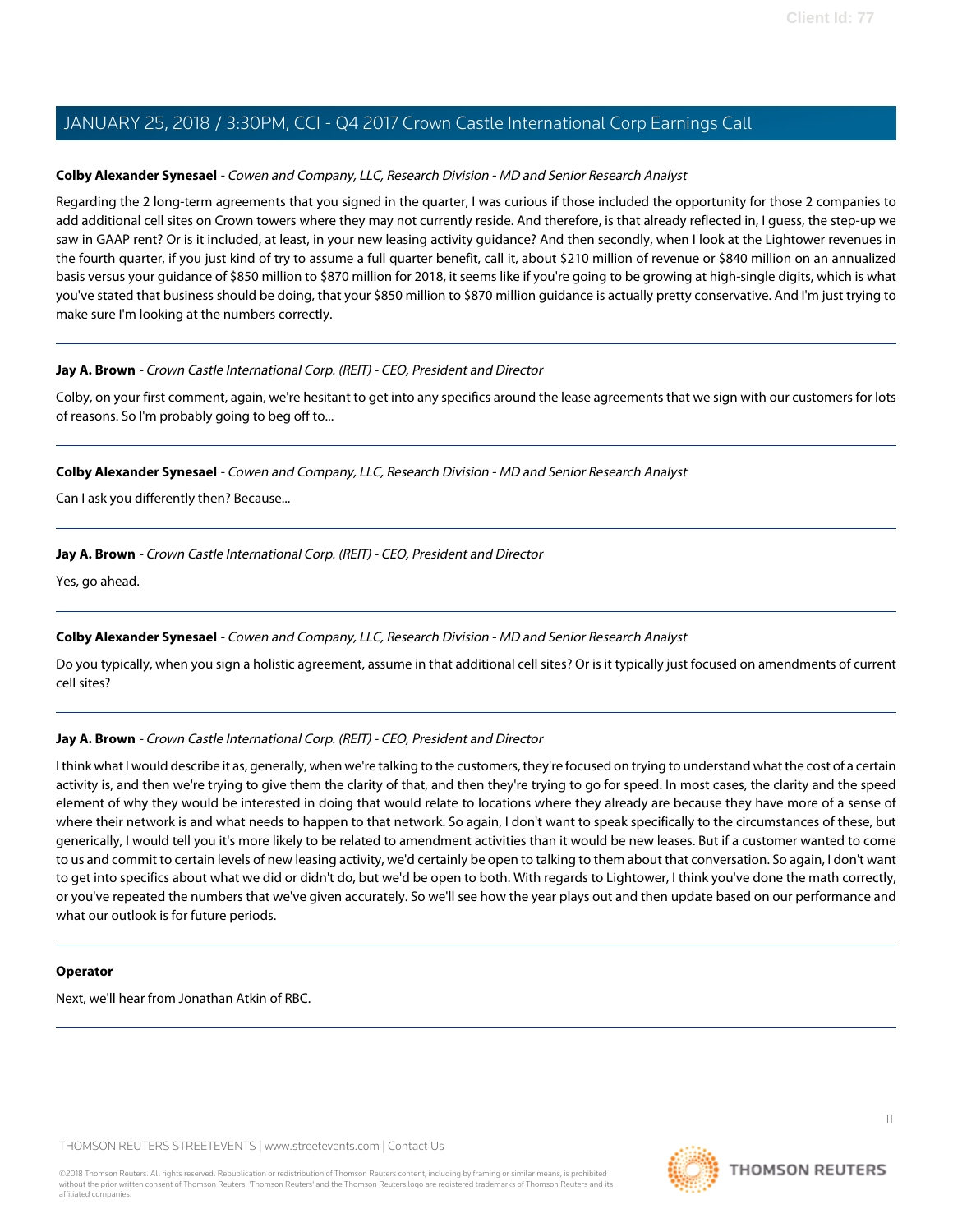## <span id="page-11-0"></span>**Jonathan Atkin** - RBC Capital Markets, LLC, Research Division - MD and Senior Analyst

So a couple of things. I was interested in just sort of the traditional enterprise fiber business going back to, say, Sunesys and how that has trended, and then prospectively or how things are going kind of on the Lightower side, and broader, just kind of the non-telecom -- or the non-mobile infrastructure fiber assets and how to think about the growth path there. And then secondly, I was interested in your thoughts on the DISH spectrum and opportunities for seeing some activity on your towers from that deployment.

# **Jay A. Brown** - Crown Castle International Corp. (REIT) - CEO, President and Director

Now on the first question, the activity that we've seen, whether you go back and look at Sunesys or Wilcon, FiberNet, others, had been in line with what we talked about with regards to our expectations around Lightower. And I've talked about it a couple of times on the call this morning. We've seen that play out over the period of time that we've owned the assets, both in terms of the new leasing activity as well as the churn levels. And the financial returns on incremental investment of capital around that business has played out in line with what our expectations have been and in line with what we're talking about with regards to Lightower, specifically. On your second question around DISH, again, I don't want to get into any specific customers, and so I won't speak to the conversations that we're having with them. I would tell you, broadly, we haven't included anything in our 2018 outlook related to the deployment of that spectrum. There is a meaningful amount of spectrum that's laying fallow in the hands of various potential users of wireless network. Some of those -- some of that spectrum has periods of time that starts to come to fruition here in the next couple of years, where, in order to maintain the license, the spectrum has to be deployed and developed on towers. We think we'll benefit from the deployment of that spectrum as it's deployed in the coming years, but it's not included in our 2018 outlook.

# **Daniel K. Schlanger** - Crown Castle International Corp. (REIT) - CFO and SVP

And Jon, I think it just plays into the overall theme that we're talking about, which is to meet the demand and the growth in demand that we're seeing and what our customers are seeing, they're going to look to using more spectrum, densifying the network and using as much technology as they can. And no matter how that plays out, we're in position to take advantage of it. So we're just looking out and seeing that all the trends are moving in the right direction. And whether DISH, like you're talking about specifically, or anybody else is going to use more spectrum or cell densification or newer technologies is going to play to our benefit.

#### **Jonathan Atkin** - RBC Capital Markets, LLC, Research Division - MD and Senior Analyst

And then on the last call, we discussed a little bit Vapor IO. Is there any update that you can provide on that project?

## **Jay A. Brown** - Crown Castle International Corp. (REIT) - CEO, President and Director

Well, we're continuing to do some work in trials at the edge. To the point that I made earlier around towers and small cells being connected with high-capacity fiber, a part of that is driven by the need to push computing power to the very edge of the network. So we're continuing to see opportunities to trial activities and learn about that business. We believe that part of the driver of the devices that are going to be used, whether it's augmented reality, virtual reality, autonomous cars, a lot of the Internet of Things applications, the latency required in order to make those devices work effectively is going to require not only high-speed fiber, dense fiber networks in close proximity to the locations where the RF is distributed from things like small cells, but it's also going to require computing power at the very edge of the network. So we're continuing to work on that. We believe that will be a long-term driver of the need for our infrastructure, and so we're still in the learning and trial phase.

#### **Operator**

Next, we'll hear from Nick Del Deo of MoffettNathanson.

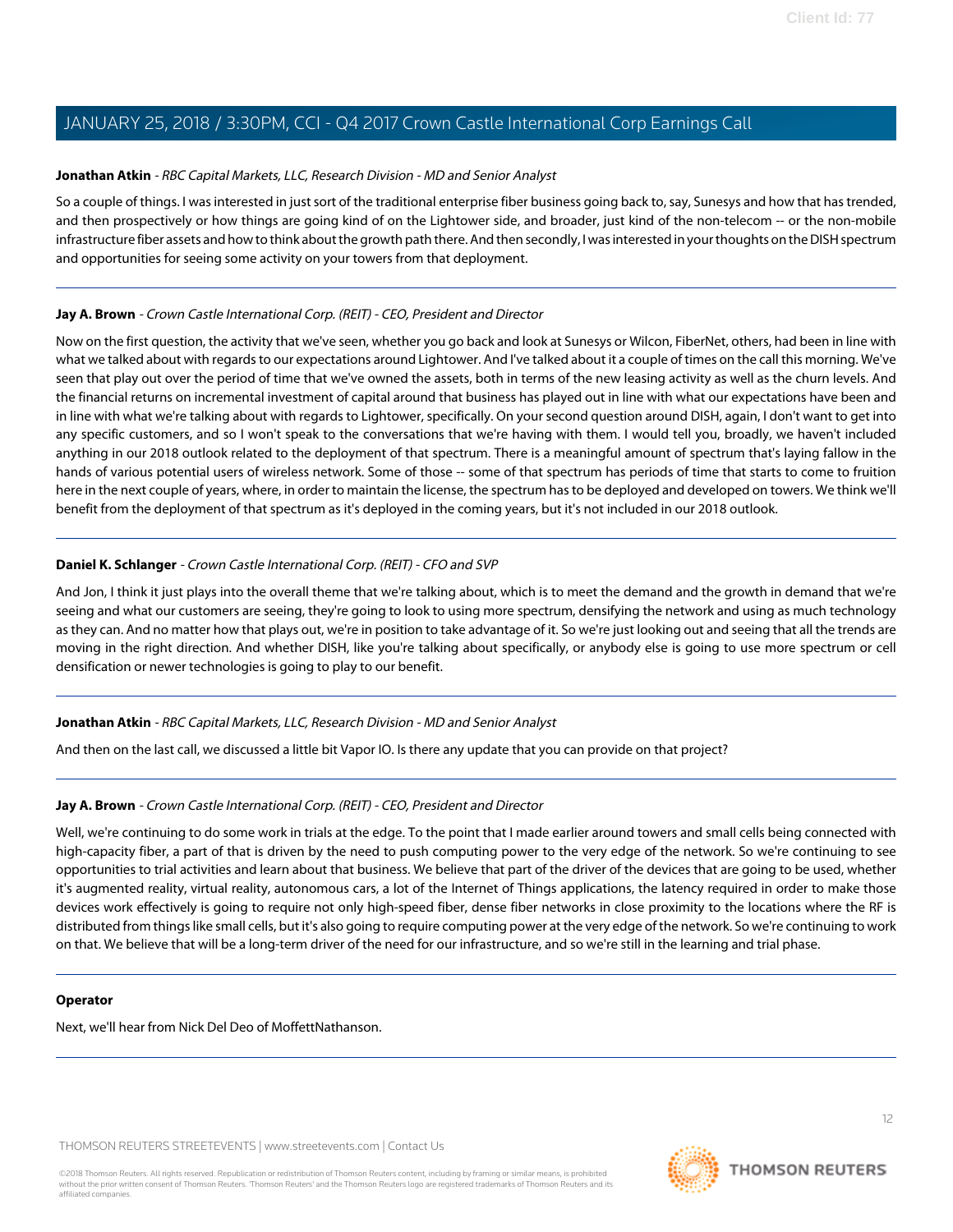#### <span id="page-12-0"></span>**Nicholas Ralph Del Deo** - MoffettNathanson LLC - Analyst

First, it looks like new leasing activity in the quarter was a bit shy of the expectation you laid out in the third quarter, with full year new leasing activity coming at \$166 million versus the \$172 million midpoint you indicated last quarter. Can you give some detail around what might have happened, if it was in any way related to the extensions you signed or if there's anything else we should bear in mind?

# **Daniel K. Schlanger** - Crown Castle International Corp. (REIT) - CFO and SVP

Yes. Nick, what happened there is we typically have some -- at the end of the year, some -- in every quarter, some nonrecurring or cleanup-type items that come in. That includes things like back billing for periods in the past and things of that nature, and we just didn't see that in the fourth quarter this year. So that's what caused that \$6 million reduction. But as you can see, when you look at 2018, we have everything that is remaining the same, both in terms of the new leasing activity and the overall growth in revenues for organic site -- contribution to site rental revenues and otherwise. And so it didn't impact the jumping-off point in order to impact the 2018 guidance.

# **Nicholas Ralph Del Deo** - MoffettNathanson LLC - Analyst

Okay, got it. That's helpful. And second, now that you've owned Lightower for almost 3 months, I mean, still a short period of time, but you've kind of been able to look under the hood. Can you talk about anything you might have encountered or observed that you didn't expect, whether positive surprises or maybe some challenges? And can you also touch on management retention?

# **Jay A. Brown** - Crown Castle International Corp. (REIT) - CEO, President and Director

Sure. So far, from an operating results expectation and as well as the outlook, everything is in line with what our expectations were as we went through the diligence period. As you know, we get asked these questions a lot about the team. And if you remember, when we announced the transaction, we didn't assume or model any synergies associated with any of these transitions. And a great -- as we look at the team, we have a great deal of respect for what they've been able to build and develop as a business over a long period of time. And I would put into this category not just the Lightower team but each of the fiber acquisitions that we've done over the last several years. And our experience has been, with each of the acquisitions, including, most recently, Lightower, these acquisitions bring with them a tremendous amount of talent and experience and insight into the business. And so we're planning to grow and build those businesses because we think the platforms that they have and the markets in which they operate are valuable and able to be expanded. And the revenue synergy here of us being able to add that kind of activity across not just the 30,000 miles of fiber that came from each of those -- from the totality of those fiber companies but the 30,000 miles of fiber that we brought to the mix has extraordinarily -- an extraordinary amount of potential revenue synergies there, and so we're looking to capture that opportunity. So we're working hard at the moment to welcome about 900 new employees to Crown Castle and talk to them about why Crown Castle is a great place to be and why there's a lot of opportunity for them personally to work on the opportunity ahead for us as a company. So I know probably a bunch of them are listening to the call this morning, and we're certainly glad to have them and hope that they'll stay for a long period of time and help us build the business that I was articulating earlier in the call.

#### <span id="page-12-1"></span>**Operator**

Phil Cusick of JPMorgan has our next question.

#### **Yong Choe** - JP Morgan Chase & Co, Research Division - VP in Equity Research

This is Richard for Phil. I wanted to follow up on the long-term contracts, the activity and extensions. One, were these one-offs? And two, how long does it take to put these together? Can they come together pretty quickly? Then I have another follow-up.

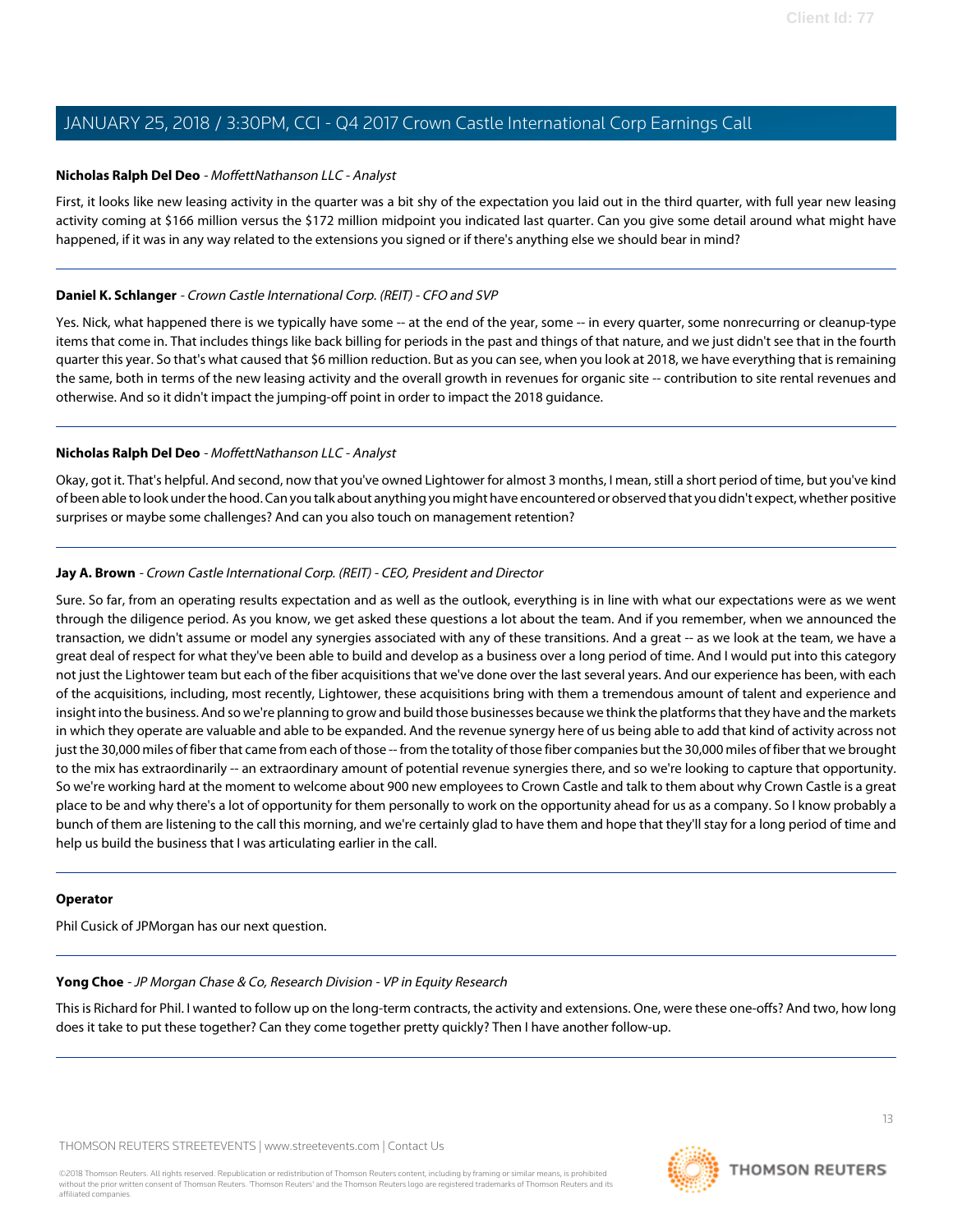# **Jay A. Brown** - Crown Castle International Corp. (REIT) - CEO, President and Director

Yes. Richard, again, I don't think we're going to comment specifically on the customer agreements. So we're in constant dialogue, as you would expect, with each of our customers, and these things develop as they do in the normal course of conversation.

## **Yong Choe** - JP Morgan Chase & Co, Research Division - VP in Equity Research

And then, I guess, the tower services business seems to have picked up a little bit. Is that indicative of what we should expect kind of going forward? Or is the activity more in-quarter? Or is it kind of showing that tower growth in the future can ramp?

# **Jay A. Brown** - Crown Castle International Corp. (REIT) - CEO, President and Director

The services business is tied to new leasing activity, and so as -- leasing activity, as we're suggesting in 2018, slightly up on the tower side from 2017. Generally, that is directionally followed by the services business.

#### **Operator**

<span id="page-13-0"></span>Amir Rozwadowski of Barclays.

# **Amir Rozwadowski** - Barclays PLC, Research Division - Director and Senior Research Analyst

I wanted to touch upon or go back to some of the prior questions around how you're looking at sort of co-location opportunities versus self-fulfillment. We've seen a number of announcements in which carriers, one in particular, are working with cable providers in order to provide additional densification. One, do you see that as a -- does that fall under the banner of sort of the self-fulfillment opportunity that you guys mentioned? And obviously, you folks have made very strong investments into the fiber world. Do you believe that those types of assets can provide the necessary backhaul capacity that you expect to need to support the kind of traffic growth that you're expecting down the future?

#### **Jay A. Brown** - Crown Castle International Corp. (REIT) - CEO, President and Director

Sure, Amir. I would say that that's an example of self-fulfillment, where the carriers are looking for opportunities. Given the scale and number of small cells that are coming and the investment that's going to have to happen around cell site densification, I believe you're going to see them search for and find a number of different partnerships. And that is an example of a party that's providing capital, and they're using it to deploy small cells and would be an example of what I was speaking to earlier around self-performing the deployment of small cells.

#### **Amir Rozwadowski** - Barclays PLC, Research Division - Director and Senior Research Analyst

Okay. That's helpful. And then one follow-up, if I may. I think last spring or summer, there was a notable pickup in discussions around various technology or Silicon Valley types that we're looking at how they could leverage your assets. Any update there on any potential developments that have taken place or any color that you can provide?

#### **Jay A. Brown** - Crown Castle International Corp. (REIT) - CEO, President and Director

Well, in the litany of things that I mentioned, whether it's autonomous cars, virtual and augmented reality, Internet of Things, across virtually every business and all industries, people are looking to utilize wireless as a means by finding cost efficiencies inside of their business. And so the conversations have continued with many of the parties that we talked about last year and broadened. And I think we like where we're positioned, where our infrastructure sits in that ecosystem because the infrastructure is necessary for any of those devices to ultimately work and fulfill their function. What's exciting to us is, in most cases, the applications that are being looked at, they require faster speeds and lower latency, which --

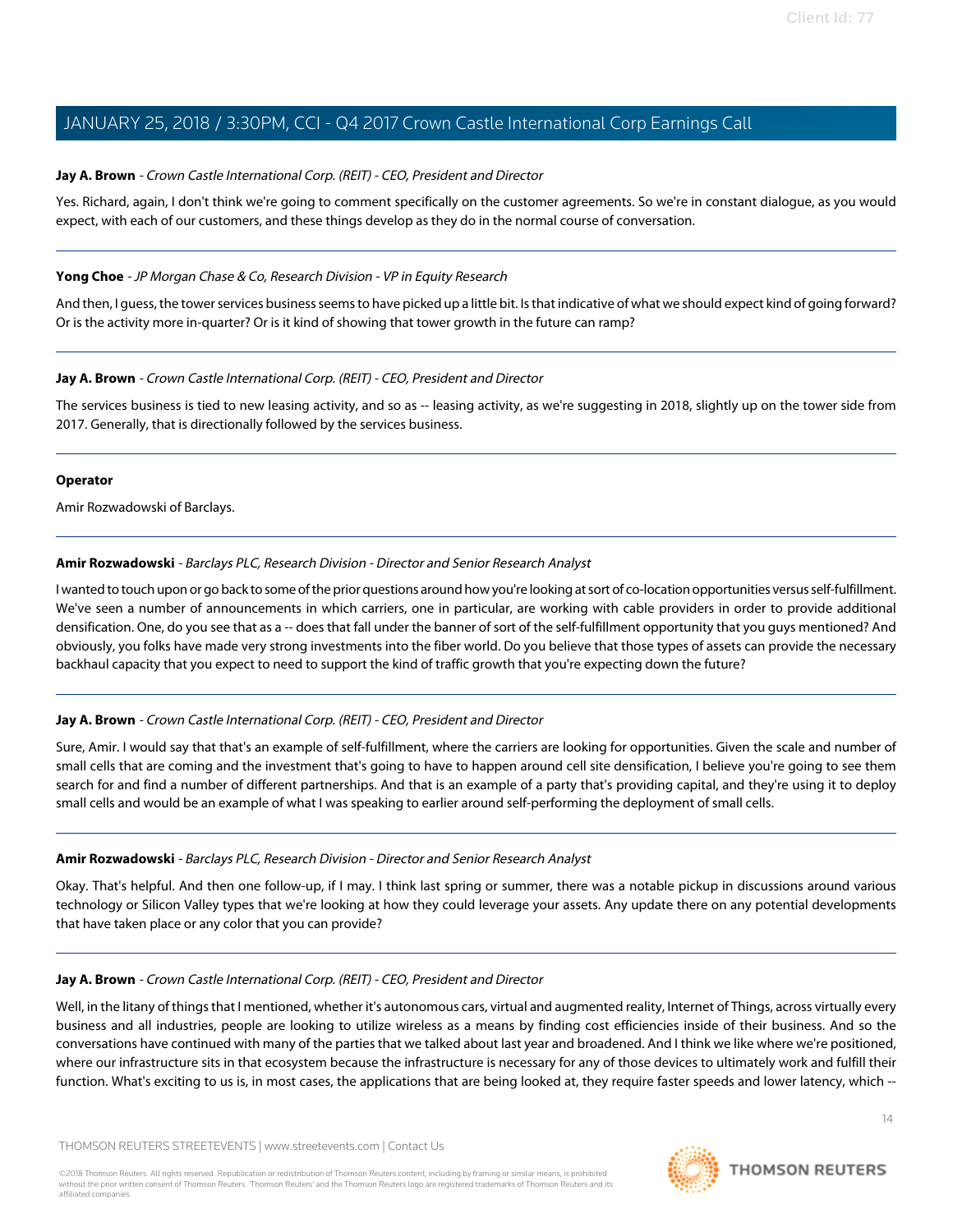there's 2 ways to solve that: additional spectrum can be owned, for which that's a very limited resource; and additional infrastructure across which to deploy that spectrum. And we sit in a very good place on the infrastructure side of that. As the carriers want to deploy spectrum in order to provide -- not just carriers, but more broadly, as people look to try to figure out how we can get consumers to use devices that have lower latency and greater speeds, the infrastructure is required to accomplish that. So we feel like we sit in a sweet spot there from fiber and towers because both are going to be necessary in order to provide those kind of services to the consumer.

## **Daniel K. Schlanger** - Crown Castle International Corp. (REIT) - CFO and SVP

And I think importantly, on the fiber side, we do see that, that is a differentiator there in that -- one of your questions around whether the existing fiber could withstand all of the demand that's coming, I think it's pretty clear from our actions we don't believe so, because what we're looking for is to continue to add dense, deep metro fiber in the top markets in the U.S. because we don't see that what's there now is going to be able to carry all of the data that's going to be required to move -- to get these applications to people wherever they are. So we feel really good about our investment and what it looks like going forward because of that.

#### **Operator**

<span id="page-14-0"></span>Next, we'll hear from Spencer Kurn of New Street Research.

# **Spencer Harris Kurn** - New Street Research LLP - Analyst of Towers and Infrastructure

So Sprint has recently signed 2 deals with Altice and Cox to leverage their backhaul infrastructure for small cells. I just want to get your impression on any thoughts around how these agreements impact your view on the lease-up potential for your -- the fiber that you've been acquiring.

#### **Jay A. Brown** - Crown Castle International Corp. (REIT) - CEO, President and Director

I would take it as testimony against my PowerPoint, that it means that small cells are necessary, and there's going to be a lot of them, and carriers are going to use self-perform and multiple co-location infrastructure providers to do that. So I think it's a testimony of exactly all the things that we've been saying on the call and have for several years now, that small cells are going to be needed by all carriers across all markets, and there's going to be a lot of them.

# **Daniel K. Schlanger** - Crown Castle International Corp. (REIT) - CFO and SVP

And also a validation that the fiber-fed small cell is the preferred method at this point given the data that's going to have to be moved across the small cell network. So I think that what it shows, like Jay is saying, is there's a lot of activity. Most of it's going to be fiber-fed or fiber backhaul, and we're in the best position, we think, in the markets where we have that fiber to take up that lease-up opportunity. But we'll always see that our customers will look at various alternatives. There's just too much work to go around to expect that we're going to get all of it, nor would we want to necessarily. So we're working with our customers to try to figure out where we make the most sense and understand there are going to be places where that may not be true.

#### **Spencer Harris Kurn** - New Street Research LLP - Analyst of Towers and Infrastructure

Got it. And just one follow-up, if I may. Have you had many discussions around using your infrastructure for fixed wireless broadband with any of your customers?

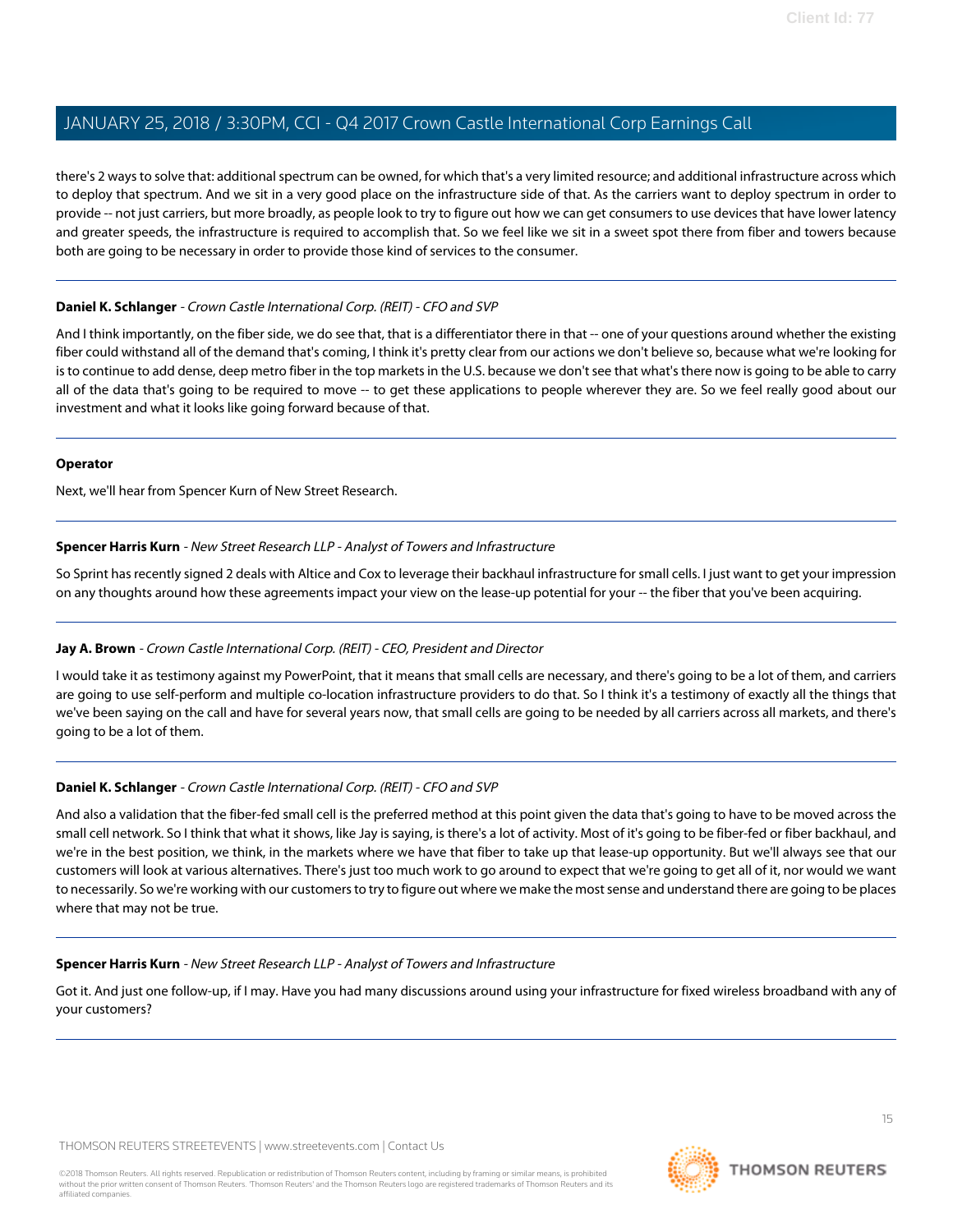## **Jay A. Brown** - Crown Castle International Corp. (REIT) - CEO, President and Director

We have had that conversation, yes.

#### **Operator**

<span id="page-15-0"></span>Tim Horan of Oppenheimer.

# **Timothy Kelly Horan** - Oppenheimer & Co. Inc., Research Division - MD and Senior Analyst

Just back to the Verizon question on the fiber. I guess Verizon's kind of arguing they're using a new generation of passive optical technology with multiple wavelengths and a lot more speeds. And they don't want to just serve the wireless market. They want to serve multiple markets. They also want to have kind of unique infrastructure, that they feel, historically, if they have unique infrastructure, they can create -- sell new services and gain market share. And I guess there's also some questions the cable -- separately, the cable companies are basically saying they have unique power at the edges of the network that are difficult for other people to kind of replicate what they have. I guess just curious, can your network support that type of service offering that Verizon's talking about as it's currently structured, either the fiber or the conduits? And how do you argue against the uniqueness that they're kind of looking for?

# **Jay A. Brown** - Crown Castle International Corp. (REIT) - CEO, President and Director

Yes. I think I would go back to the basic premise of our business is that our carrier customers as well as, more broadly, all customers, they're looking for the lowest-cost solution, and they want it as fast to market as possible. We're not going to be the infrastructure builder of fiber everywhere in the United States. We have focused -- as we've talked about, the vast majority of our investment has been in kind of the top 25 markets. We've got significant plants in 23 of the top 25 markets in the U.S., and we are very well positioned to provide that fiber at a -- on a very timely basis at a very attractive cost profile to the customers. And I believe you will see, over a long period of time, that low cost and speed will win, as it has on the tower side and on the small cell side for a period of time. With regards to the technologies that are put at either end of the fiber, we're building high-capacity fiber. So there are numerous strands and lots of capacity on the fiber that we're putting in the ground. And if we get to the point where we've filled up and used up all of the fiber that we're putting in, the returns that we will have achieved on that basis will be in excess of what we're underwriting, and then it will be a great outcome for our company and for our shareholders. So I feel like we're well positioned for what's coming.

#### **Timothy Kelly Horan** - Oppenheimer & Co. Inc., Research Division - MD and Senior Analyst

And Jay, just a follow-up. Can you just compare how this leasing activity for either LTE advanced 5G compares to the original LTE buildouts a few years ago? Maybe what stage are we in? Do you think it will progress in kind of a similar way, that we ramp up for a couple of years?

#### **Jay A. Brown** - Crown Castle International Corp. (REIT) - CEO, President and Director

In the 3G, 4G environment, if you try to compare that to 5G today, it's difficult to make the comparison. One, we're at the conversation stage around 5G, so we don't believe hardly any of the activity that we're currently seeing is really 5G-related. We underwrote the world and our investments, as I talked about earlier, based on existing applications, which would be a 4G wireless world, and did not project what 5G could mean. In a 5G environment, the densification that's required is a stair-step change from what has happened in the past. Most of what happened when we went from 3G to 4G was around increasing some capacity in the network by adding additional cell sites, but most of the activity actually occurred on the sites where they're already existing, and we saw additional co-location on new tower sites. The densification that's, at least, envisaged in a 5G world requires not just macro sites but additional sites in the form of small cells that fill in and increase the overall capacity of the network. And that's very different than anything we've ever seen in any of the technology moves from 1G to 2G, 3G, 4G. We believe, fundamentally, the infrastructure is going to change as we move into a 5G world, and we're seeing the benefit of that in 4G. If 5G ultimately comes to fruition like we believe it will,

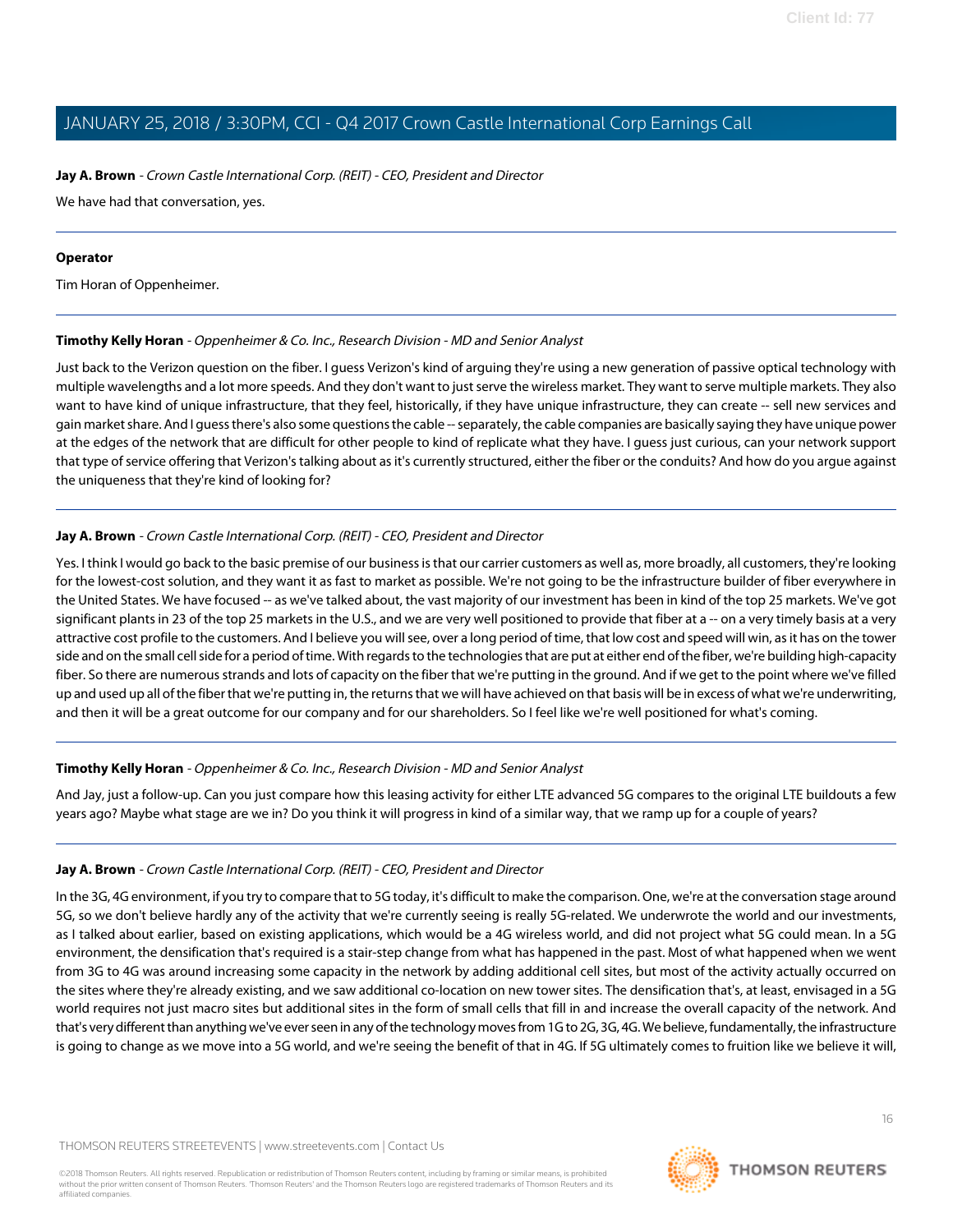we've positioned the company to benefit in the same way with small cells and fiber that we benefited over the last couple of decades from the macro tower investments that we made.

#### **Operator**

<span id="page-16-0"></span>Brandon Nispel of KeyBanc.

# **Brandon Lee Nispel** - KeyBanc Capital Markets Inc., Research Division - Research Analyst

Dan, I'm wondering if it makes -- if you think about the business and how you're segmenting it now, if it makes sense to break up the fiber and small cell segment from a reporting standpoint to help investors get a better view on the business. It seems like there's certainly different characteristics between the customer bases and the churn. And then maybe another question. What percentage of total capital investments do you think carriers are going to spend on macro versus small cells -- macro towers versus small cells today? And where does it go in the future? I mean, Verizon essentially guided to flat CapEx year-over-year but also has plans for a significant fiber build. I'm just trying to get a sense of how the mix could shift over time.

# **Daniel K. Schlanger** - Crown Castle International Corp. (REIT) - CFO and SVP

Yes. Thanks, Brandon. I'll start with the first question. The key to our business is actually the asset that underlies the services we provide, and that asset is towers and fiber. And so what we're going to do going forward is what we've done up to date, which is give more color around the revenue source because we can break that out pretty easily between small cells and fiber. But once you get past that, it's hard to break anything else out because we're using the same asset to deliver a very similar service to multiple customers. So what we're trying to do, as Jay pointed out, that it works so well on towers, you just leverage that infrastructure again and again. So we actually believe that the appropriate breakdown of this business is what we've done now, which is towers and fiber, and we don't see that changing going forward. What we will continue to do is give more color, like we have, around the revenue, the new leasing activity, the escalators and churn associated with each of the towers, fiber solutions and small cell businesses to try to give more color for investors to be able to see.

# **Jay A. Brown** - Crown Castle International Corp. (REIT) - CEO, President and Director

To your second question, the investment, you can look at our operating results, as we've mentioned a couple of times on the call, around new leasing activity. New leasing activity around towers in calendar year 2018 is about \$110 million is what our expectation is for the year. Small cells is about \$55 million of new leasing activity in 2018. I don't want to give any expectation beyond calendar year 2018, but we do expect there's going to continue to be meaningful investment and leasing activity across both components of our business, both towers and small cells, for a long period of time. And I think at a minimum, one of the things that you could read into are customer agreements that we talked about. We talked about, from a pricing environment, the pricing environment continues. The escalation provisions are carried forward on the same terms, that the sites that are being used by the carriers today are going to continue to need to be used for a long period of time and into the future, and there's more activity coming on them to the point that they're willing to contract and commit to that. So I think you will continue to see strong activity across both segments, the growth rates, as we've talked about, being higher on small cells than they are on towers.

# **Daniel K. Schlanger** - Crown Castle International Corp. (REIT) - CFO and SVP

I think one of the benefits of our company as we've set ourselves up to where, if that mix changes from year to year, it doesn't really impact our business positively or negatively because we're getting a good portion of them. So we feel, like we were talking about earlier, however our customers choose to try to improve their networks to meet their demand, that we're positioned to get that spend. And that's what I think has been kind of a unique position that we put Crown Castle in.



17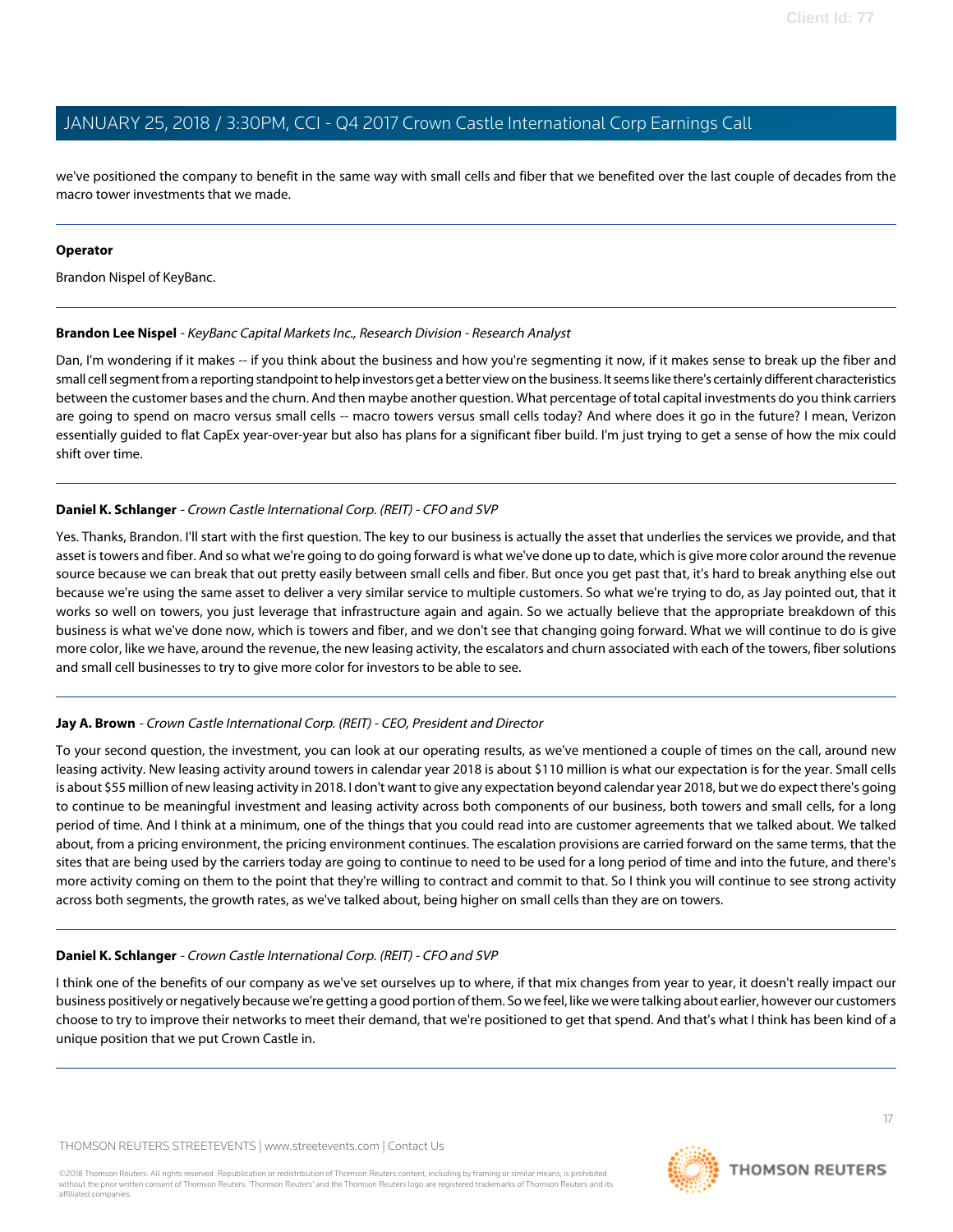## **Operator**

Robert Gutman of Guggenheim.

# <span id="page-17-1"></span>**Robert Ari Gutman** - Guggenheim Securities, LLC, Research Division - Senior Analyst

In the fourth quarter, we saw construction CapEx jump up meaningfully to \$336 million. That's like 40% sequentially and 30% year-over-year. What was driving that? And does it reset to a lower rate going forward? Or will it stay at an elevated -- relatively elevated level?

# **Jay A. Brown** - Crown Castle International Corp. (REIT) - CEO, President and Director

Robert, that construction business tends to be heavily weighted towards the back half of the year. So part of what you saw in the quarter-over-quarter moves in calendar year 2017, I would tell you it's not an unreasonable expectation. As you look at the business, I would expect later quarters in the year to have more CapEx than earlier quarters, just generally speaking. The move year-over-year has to do with the scale of the business and how much bigger our business is because of the amount of activity. As a forecast for what to expect going forward, it's really going to come down to how much activity do we see and how big is the pipeline of activity to be built in future periods. And if we see a meaningful step-up in terms of what that pipeline is and what that looks like, we'll certainly update you on that as we go.

# **Robert Ari Gutman** - Guggenheim Securities, LLC, Research Division - Senior Analyst

And I've got one follow-up. I also noticed that the acquisition -- now with several months of Lightower under your control, it looks like you've lowered the acquisition and integration expense by about \$19 million. I was just wondering what you've seen that underlies that.

# **Jay A. Brown** - Crown Castle International Corp. (REIT) - CEO, President and Director

I think that's because a portion of it came in, in 2017, when we previously had expected it was all going to be in '18 because we weren't closing until January of 2018. So no change in overall dollars.

#### <span id="page-17-0"></span>**Operator**

We'll take that from Batya Levi of UBS.

#### **Batya Levi** - UBS Investment Bank, Research Division - Executive Director and Research Analyst

Just a couple of quick follow-ups. First, can you maybe provide a little bit more color on how much in total CapEx you're budgeting for this year? And maybe if you could break it into buckets. And the second question on Lightower integration. As you integrate the assets, are you finding any maybe synergy opportunities on the cost side, maybe procurement, best practices? And how long do you think that it would take to fully integrate the assets that you might be willing to look at more M&A opportunities?

#### **Daniel K. Schlanger** - Crown Castle International Corp. (REIT) - CFO and SVP

Yes, Batya. Starting with the CapEx conversation. We're going to be, in '18, around \$1.5 billion of CapEx. And what we've said, it'd be in the same neighborhood of what we've done historically in terms of land purchases and sustaining capital, so around \$100 million each for those. It will be up a little bit on sustaining because we've incorporated Lightower in 2018 versus 2017. But as Jay pointed out earlier, majority of that is really going to be into building new assets and putting it into small cell deployments that we've been talking about to meet the pipeline that we have in place as well as to expand the fiber footprint with regard to the fiber solutions business.